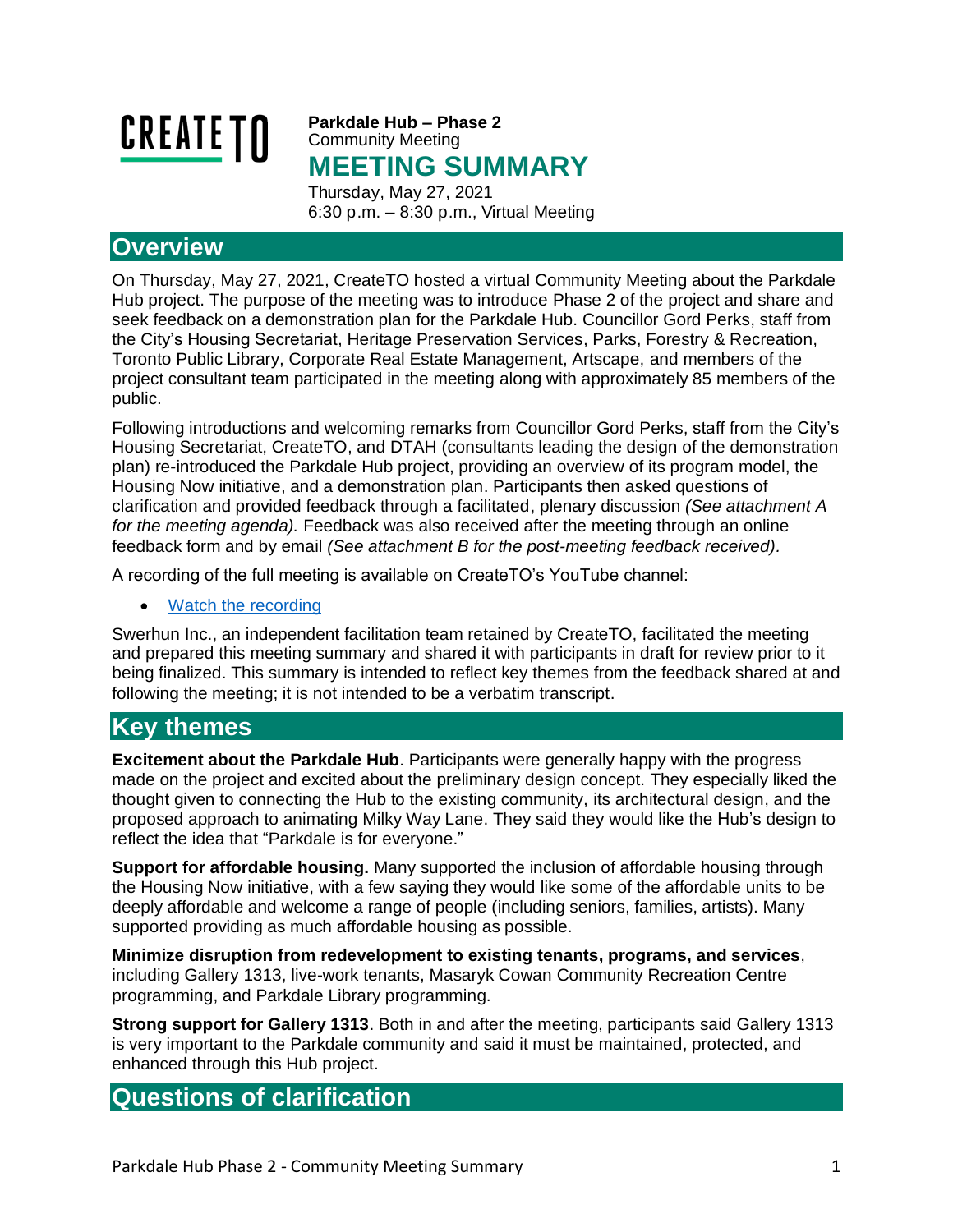Following the presentation, participants asked questions of clarification, summarized below in **bold**. Responses from project team members follow each question in *italics*.

**What will happen to the World Peace Monument during redevelopment?** *The monument could be temporarily relocated if it needs to be repaired or protected during construction. After construction, it could be kept in the same location or moved somewhere else – the project team is open to suggestions on its future location.*

**Will there be any impacts on the community garden in Masaryk Park as a result of this project?** *The team's intent is to have no impact on the community garden. Note added after the meeting: The site area included in this work does not extend as far south as the existing community gardens, and so they will not be impacted directly. The proposal does suggest the addition of a new one storey glazed 'porch' to the existing south face of the community centre to improve the relationship and potential connectivity between the community centre and the park / community garden.*

**Is the decision to have 10% of the residential units be 40% of average market rent specific to the Parkdale Hub? Or is that target from the Housing Now program?** *The 10% commitment is an obligation of the Housing Now program. If possible, we will work to include more deeply affordable rental units.*

**What type of affordable housing is being proposed here (co-op, artists housing, or other)? Who do you see living here?** *It is too early in the process to have specific details on who will be living here, but the City has experience in housing a broad range of people. Councillor Perks added that the housing component will be run by a non-profit developer, that there won't be privately owned units, and that there is an obligation to continue to house the artists currently living at 1313 Queen St. W. He added he would like to maximize deeply affordable housing units, which would require City Council direction.*

**Is there an exact date for the start of construction? Is there a construction plan for the groups that are transitioning on the site?** *There is no exact construction date yet, but it won't be sooner than 2024. There will be a construction phasing plan to allow tenants to move to new sites with minimal disruption.* 

**What will happen to Gallery 1313? Is there a designated space for Gallery 1313 in the Hub?** *Yes, there will be space dedicated to Gallery 1313 in the future Hub. The project team is working closely with Artscape and its tenants on how to manage relocation. The current recommendation is to accommodate Gallery 1313 at the base of the current library site. Gallery 1313 is part of the Local Advisory Committee and will also have separate meetings with the project team about the details of construction in a future phase of the project.*

**Why is this concept's proposed number of units (57) so much lower than options presented in Phase 1 (180)?** *Previous options shown with over 100 affordable units went beyond City-owned land. In 2019, Council directed the City to explore strategic acquisition of new properties to help increase affordable housing, which is currently under review. Note added after the meeting: There was an investigation of the potential to add residential development above the newly revitalized library and community centre in Phase 1 of this work. While this would add a modest number of additional residential units to the hub, they would come at significant cost, and require valuable ground floor space impacting the planning of the lower levels of the library/community centre.*

**Would it be possible to share information on how much more affordable housing could be created if this building were not subject to the West Queen West Design Guidelines?** *We do not have this information on-hand, but the team is working within the Guidelines, which were finalized before this phase of work. We want to create something efficient, affordable, in*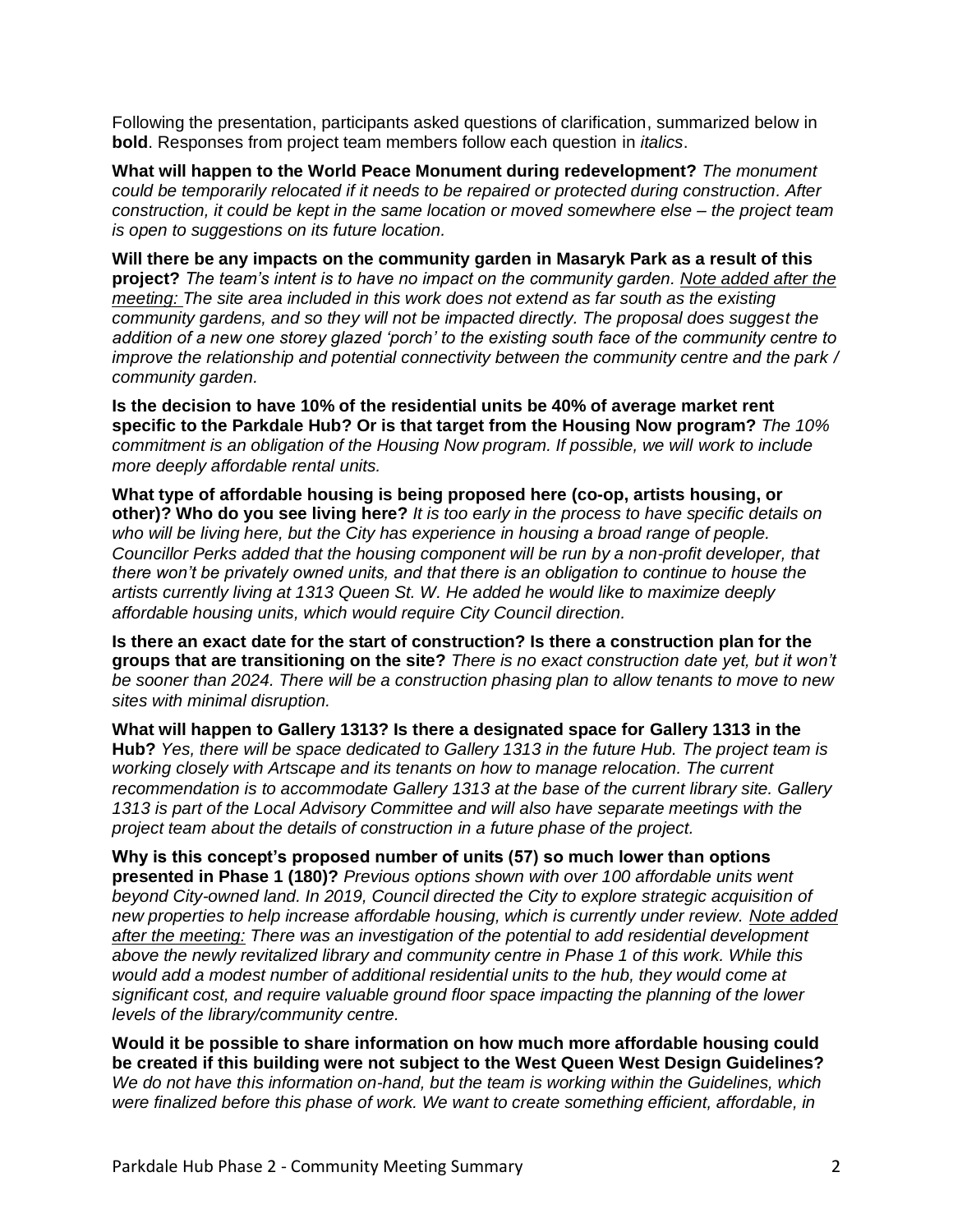*line with the characteristics of Queen Street West and that delivers a diversity of unit types and sizes. Note added after the meeting: The guidelines allow for an overall building height of 20m or 6 storeys in height but require a variety of stepbacks at the upper levels of development, depending upon the frontage. This results in the following preliminary approximate typical floor area estimates as illustrated in this Demonstration Plan – Floors 2-4 - +/- 1,100 m2 per floor, Floors 5,6 - +/- 850 m2 per floor. The upper two levels are reduced in floor area by approximately 500 m2 to accommodate the stepbacks required.*

**Understanding that previous concepts included more affordable units because they included more land, is there a drop-dead date for acquiring the Dollarama site and including it in the project?** *There is no drop-dead date, but the project team is working with City of Toronto partners for clarity on whether an additional property would available.*

**What is the relationship between the preferred option presented in Phase 1 and the new design concept? Who chose the preferred option in the first phase?** *In Phase 1, Option 3 was the preferred option in feedback from the community, stakeholders, technical working groups, and City of Toronto consultants. City staff presented this preferred option to City Council, outlining a number of factors, including the feedback from these groups. City Council then directed CreateTO to advance the preferred option through Phase 2.*

**Are LAC memberships still being accepted?** *Yes, please contact us by email at [parkdalehub@createto.ca](mailto:parkdalehub@createto.ca) for the Terms of Reference and application form.*

# **Detailed summary of feedback**

Participants shared feedback on a variety of topics through a facilitated discussion, summarized below. Participants also shared feedback following the meeting by email and through an online feedback form.

# **What participants liked about the Parkdale Hub demonstration plan**

Participants were generally very excited about the Parkdale Hub and the demonstration plan, using words like "spectacular" and "lovely" to describe it. Specific things they liked included:

**Elements of the proposed design.** Participants liked several elements of the proposed design, including its glass walls and curving architecture. They supported the proposed density, with one participant saying it was appropriate and provided "breathing space." Others encouraged the project team to consider even more density as long as it resulted in more affordable housing.

**The inclusion of affordable housing.** Many appreciated that the Parkdale Hub project would be included in the City's Housing Now Initiative, saying keeping Parkdale a diverse, mixed income community is very important. They said they would like to see more deeply affordable units and units targeting different types of people in Parkdale (including seniors, artists, and families). A few said they would support the City acquiring more properties if it would help increase the number of affordable units.

**Efforts to connect to and animate the surrounding neighbourhood.** Including providing a new "welcoming point" to Parkdale, co-locating multiple organizations in one place, animating Milky Way Lane with community programming and activities, and protecting the existing community garden.

# **Participants' suggestions about the Parkdale Hub**

Participants' suggestions about the Parkdale Hub focused on advice about programming and use of space; expanding the Hub and affordable housing; environmental design; accessibility, connections, and servicing; and, transition and construction.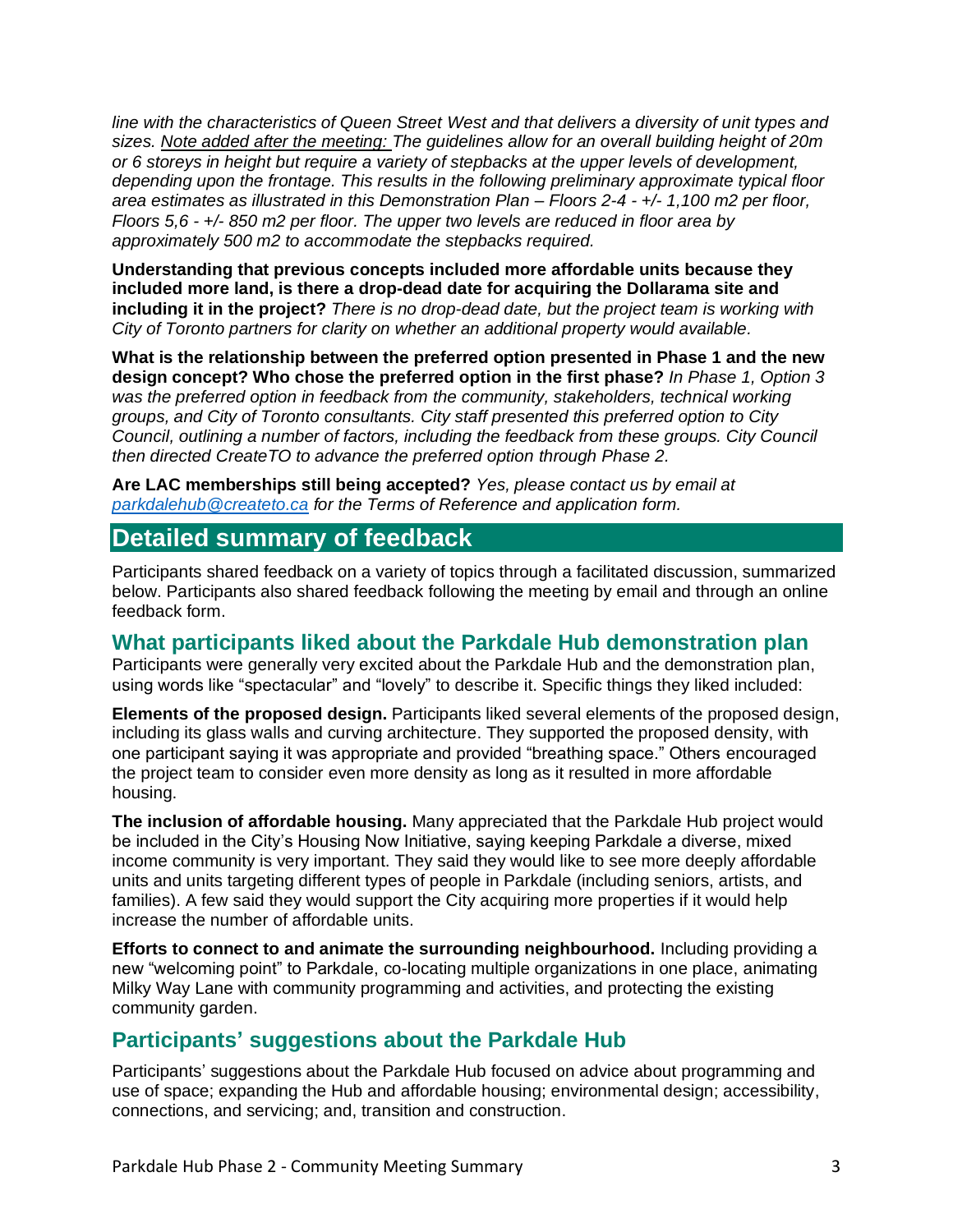# **Programming and use of space**

In terms of programming, use of space, and servicing, participants said the team should:

- ensure there is dedicated space for Gallery 1313 in the future Hub
- provide childcare and programming for youth and school-age children
- use the basement for programming or as artist space (instead of underground parking)
- strive for a net increase in commercial space in the Hub (bevond just re-locating the existing programs), potentially dedicated to non-profit programs that have connections with the Parkdale community. *The project team said that the spaces in the new Hub will be flexible and there will be opportunity for new programs. Councillor Perks added that both the library and community centre are getting more gross floor area, and the community will be informed as work progresses on how it could be programmed.*
- ensure there is on-going programming of the public space at Queen and Cowan, such as through community street theatre
- prioritize space for books and programs (as opposed to inspiring but empty open space)
- protect space for spectators in the gym many people use the stands in the current gym to watch and support community tournaments.

# **Expanding the Hub and affordable housing**

Suggestions on ways to increase the amount of affordable housing included:

- exempt this site from the West Queen West Design Guidelines to have a smaller step backs and allow for more affordable housing.
- explore purchasing 207 Cowan, which is currently for sale and could include community space in front and housing in the back

# **Environmental design**

Participants' suggestions about environmental design included:

- create habitat and a protection plan for Chimney Swifts, an endangered bird nesting in Parkdale;
- include a rooftop garden on the green roof;
- minimize (or include no) underground parking to: reduce the need for concrete and its large carbon footprint, make good use of the available transit, and make this a place for people, not cars.

# **Accessibility, connections, servicing, and public safety**

Several participants' suggestions focused on accessibility and connections, including:

- ensure the building is fully accessible, including elevators and ramps. *The Project Team said the buildings will be fully accessible.*
- consider adding mid-block connection from Queen to Milky Way Lane. *The project team said that, due to site's size and the need to accommodate programming and housing, it would be difficult to accommodate a dedicated mid-block connection. However, since the building will have entrances on both Queen and Milky Way, people may be able to connect through the building itself.*
- Consider adding an accessible pick-up and drop-off area to (or expanding) Cowan Avenue.
- Explore ways to improve public safety in the area, especially on Cowan Avenue. Cowan is currently a crowded and dangerous street due to traffic, and Milky Way Lane is not big enough to host delivery trucks. Since some programming depends on trucks (bringing food, for example), it is important to accommodate delivery vehicles and make sure this intersection is safe for pedestrians, children, and people in mobility devices.
- Prohibit parking on Milky Way Lane. Adding parking to Milky Way Lane would not be safe as it would add more traffic to an already busy area.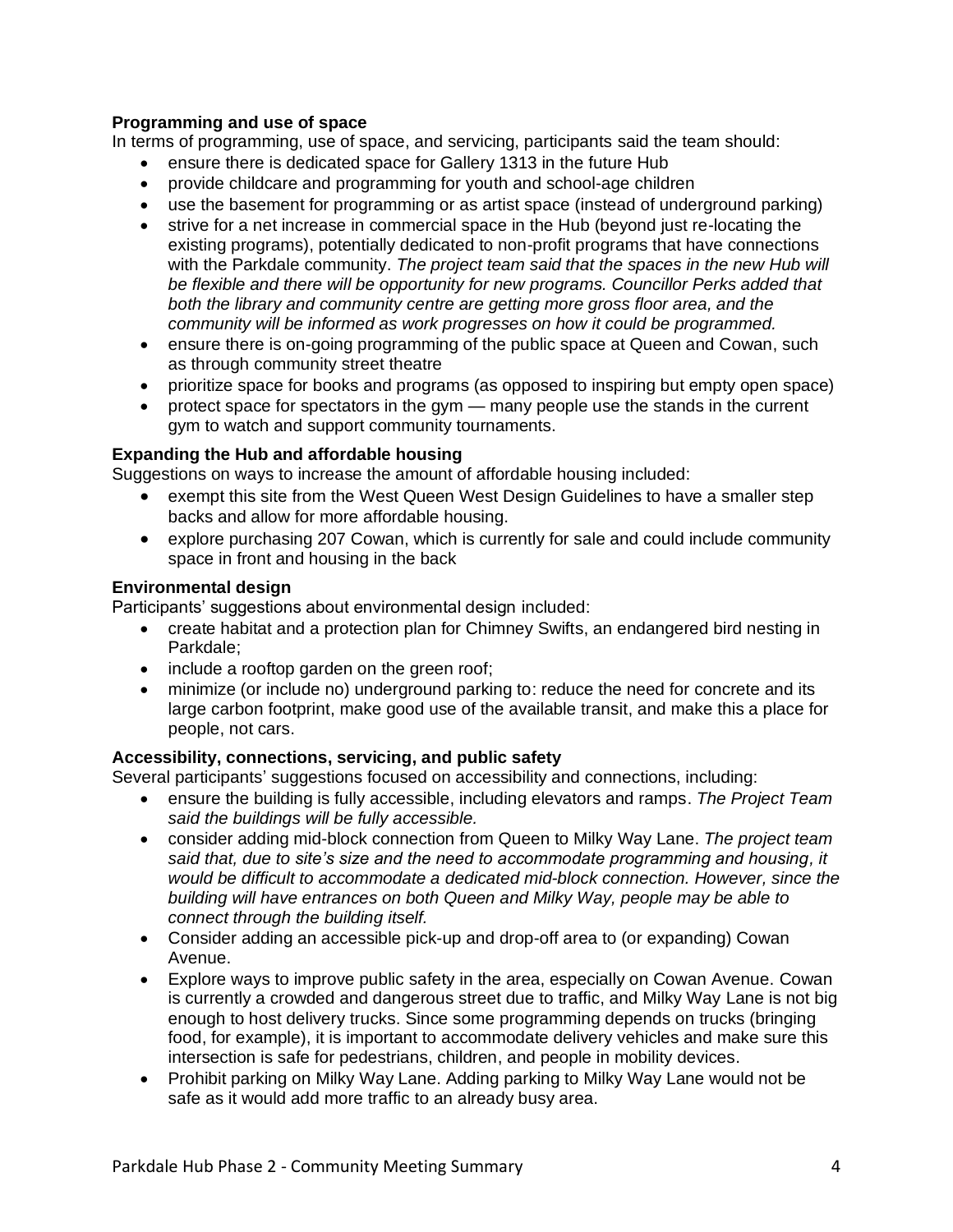# **Transition and construction**

Participants suggested that the team ensure construction areas are well-lit and have security for dark and empty areas. They also said the transition of existing library programs during the construction period should be seamless so programming is uninterrupted. The Parkdale library is vital to the community and should continue to function through an interim hub. *The Library won't close down for a prolonged period during construction: the team is currently looking at options for an interim space for programming, which will be included in the construction phasing plan. In previous similar efforts, the library has opened pop-up locations to provide on-going service during construction.*

# **Feedback about process**

Participants suggested the team consider offering incentives for local organizations to join and participate in the Local Advisory Committee.

# **Post-meeting feedback about Gallery 1313**

The project team received emails following the meeting with feedback, comments, and advice on the future of Gallery 1313.

**Strong support for Gallery 1313 to remain present in the Parkdale community**. Respondents from Gallery 1313, members of the public, and members of school communities wrote to express the importance of Gallery 1313 to the Parkdale community, art students, artists, and the general public. Some respondents suggested Gallery 1313 be treated separately from the Parkdale Arts and Cultural Centre (PACC).

**Concern with proposed relocation of Gallery 1313 and the new entrance into the Gallery from Queen Street.** Some respondents shared opposition to relocating Gallery 1313 to the existing library site and the proposed new entrance as discussed at the meeting. It was noted that the current entrance to Gallery 1313, with a courtyard serves as a ceremonial entrance and creates a pause from the busy streets, before entering the Gallery. The current entrance is not hidden, but purposeful in providing more than a front door to the Gallery. Some suggested including a double-wide passage into the Gallery with branding and signage available for the public to see.

There were suggestions to consider Gallery 1313 separately from other uses in the planning process, retain its existing location at 1313 Queen Street West and incorporate it into the future library/recreation building while maintaining some of the Gallery's existing architecture and sightlines.

# **Ensure there is a smooth transition for Gallery 1313 when moving into the new space.**

Gallery 1313's revenue relies on licensing the space to artists — an interruption in programming can be harmful to the Gallery. Respondents asked for regular consultations and opportunities to provide feedback be available during the design and construction phase. They also asked for a stable and affordable lease for the Gallery.

# **Other comments and suggestions for the design Gallery 1313:**

Suggestions about the design of Gallery 1313 included:

- a large main space gallery with ample vertical and horizontal space for large canvases;
- a medium sized gallery cordoned away from the main space gallery that can be darkened for mixed-media and sound isolation;
- a fine art exhibit space to enhance the library or community centre;
- productive backspace, including an administrative office, shelving and storage;
- a kitchenette with fridge, sink and cupboards;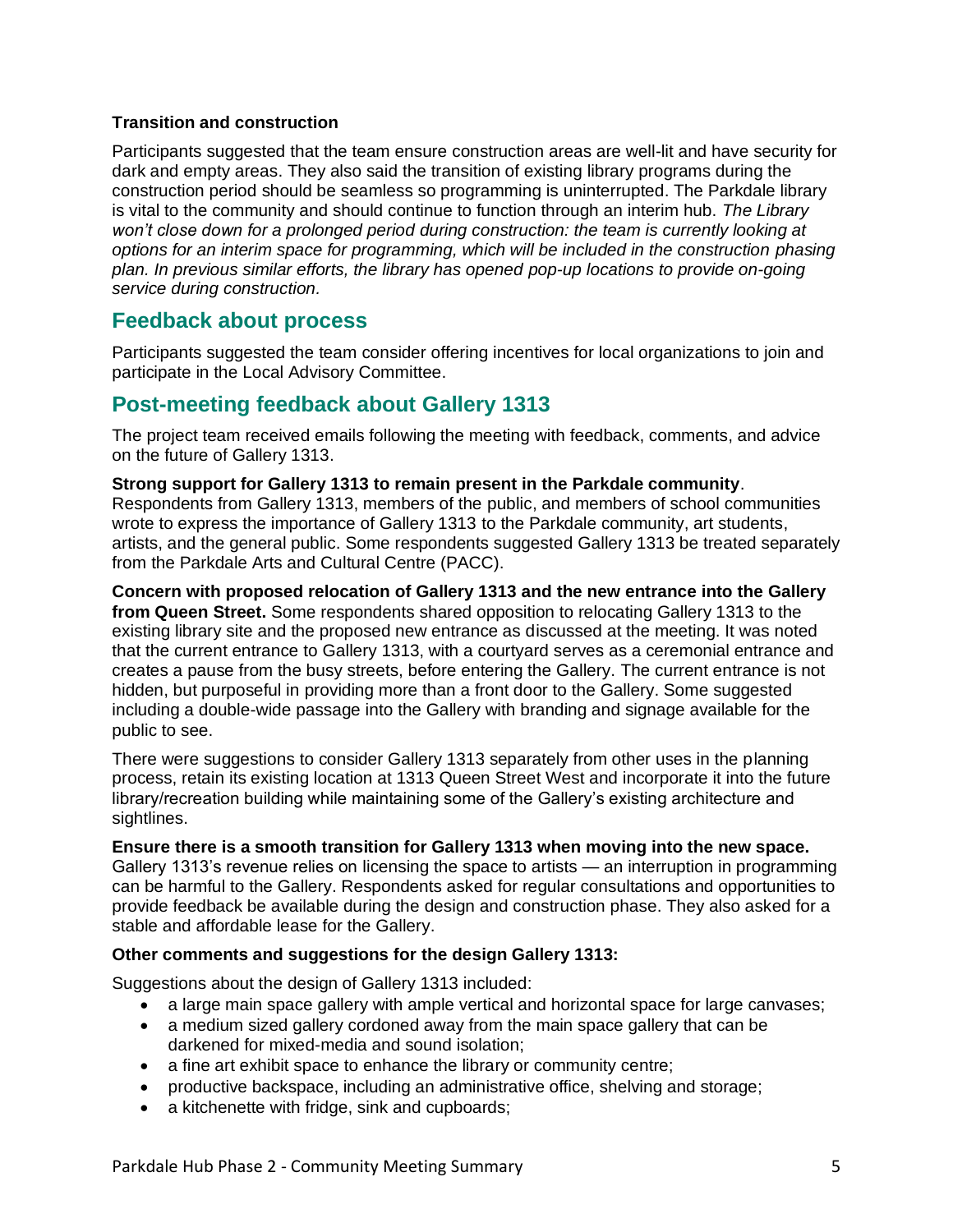- two fully accessible washrooms;
- a modern HVAC system to regulate temperatures;
- windows that can be darkened and are UV treated;
- plywood-backed walls that are durable for art pieces;
- retaining similar architecture from the current Gallery 1313, including the concrete floors;
- Retain Gallery 1313's current location and incorporate it into the future library / recreation building; and
- Retain and incorporate some of Gallery 1313's current architecture and sightlines to provide a dedicated space for the gallery to allow it to continue to focus making art part of life in the city.

# **Next steps**

The project team thanked participants for attending and sharing their feedback and committed to sharing a draft meeting summary in the coming weeks. Participants were also encouraged to share any further feedback by emailing the project team, mailing in hardcopy feedback forms or via an online feedback form (found on the project website) by June  $17<sup>th</sup>$ , 2021. Feedback received after this date will continue to be shared with the project team.

The meeting materials, including the presentation, recording and summary will be posted to the project website at [www.parkdalehub.ca.](http://www.parkdalehub.ca/) Participants can contact the project team at [parkdalehub@createto.ca.](mailto:parkdalehub@createto.ca)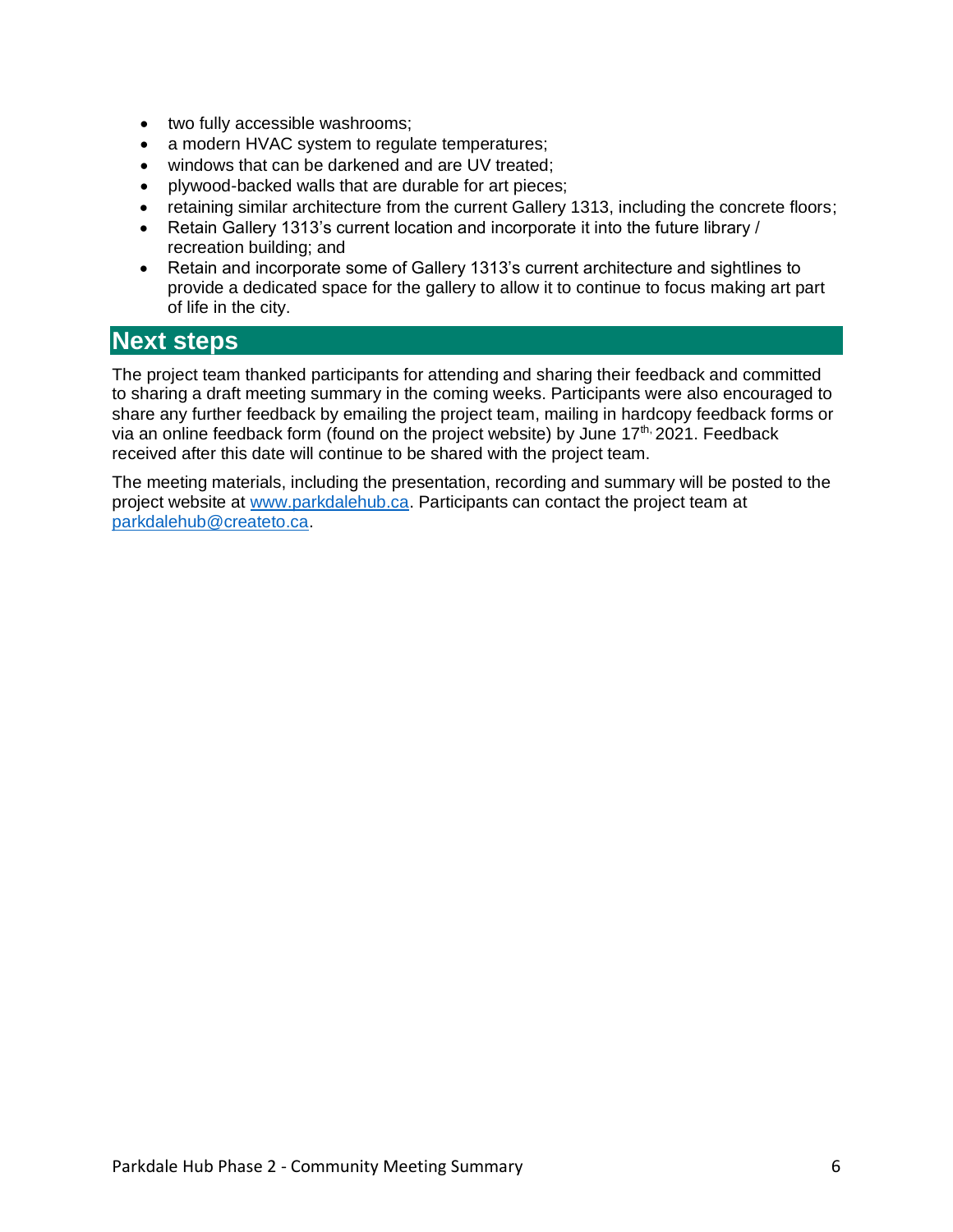# **Attachment A. Meeting Agenda**

**Parkdale Hub - Phase 2 Community Meeting** Thursday, May  $27<sup>th</sup>$ , 2021 6:30 p.m.- 8:30 p.m.

# **Meeting Purpose**

To introduce Phase 2 of the Parkdale Hub to the public and share and seek feedback on the demonstration plan.

# **Proposed agenda**

**6:30 Welcome, introductions, land acknowledgement, agenda review** Cllr. Perks, CreateTO, Swerhun Inc.

# **6:40 Parkdale Hub background and overview** CreateTO, Housing Secretariat, DTAH *Questions of clarification*

# **7:20 Discussion**

Thinking about the **key features of the demonstration plan** for the Parkdale Hub project:

- 1. What, if anything, do you particularly **like?**
- 2. What, if anything do you **find concerning?** What suggestions (if any) do you have to address those concerns?
- 3. Do you have any other comments or advice?

# **8:25 Wrap up and next steps**

**8:30 Adjourn**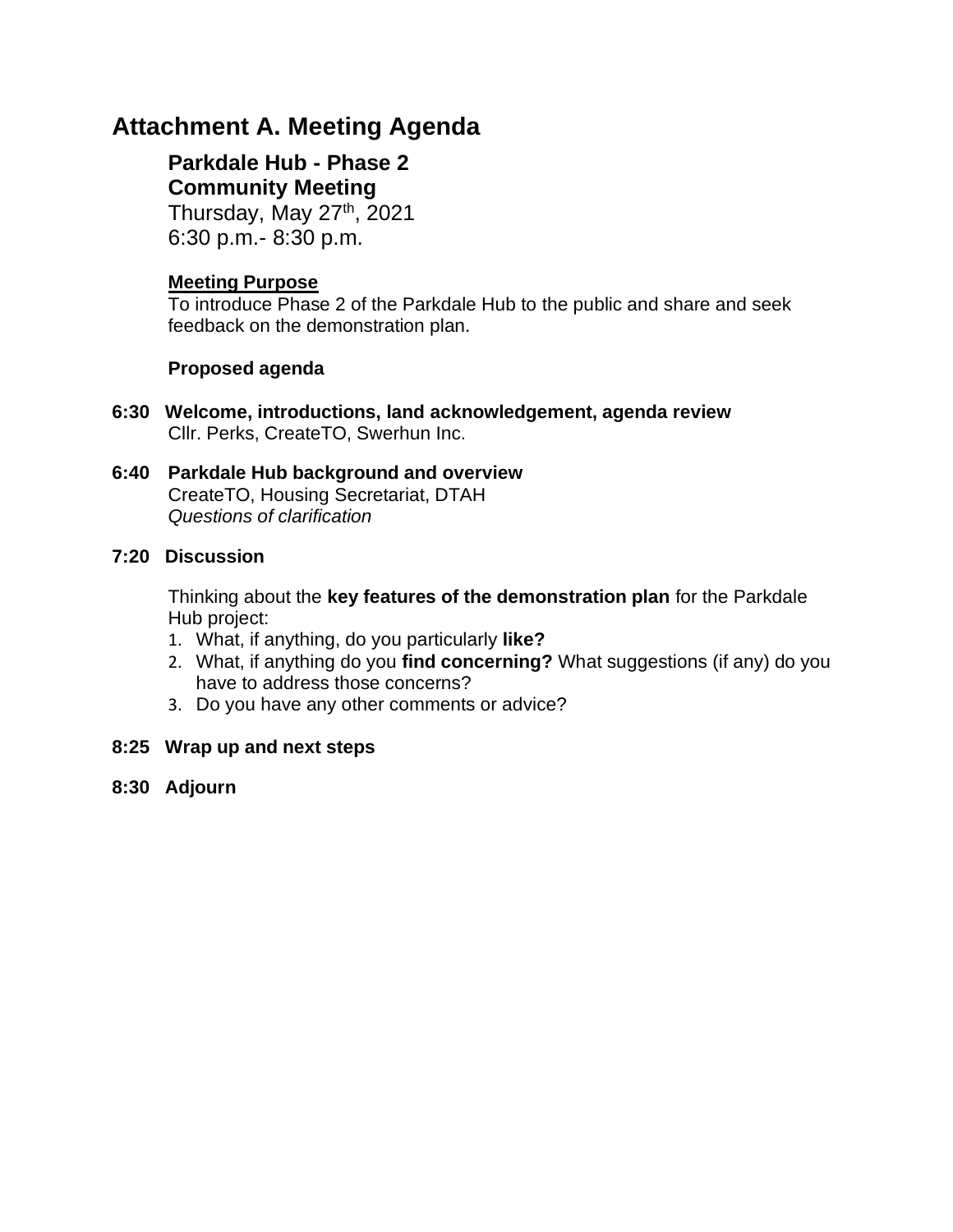# **Attachment B. Post Meeting Feedback**

Personal identifying information has been removed from personal emails submitted and personal contact information included in submissions received on official letterhead from representatives of institutions have been removed. Otherwise, the submissions have been included as submitted.

# **Online Feedback Form: 1**

### Q1

What, if anything, do you particularly like?

In terms of city agreements of public usage facilitation, the function and heritage friendly suggestion drawings and explinations.

### O<sub>2</sub>

What, if anything, do you find concerning? What suggestions (if any) do you have to address those concerns?

In terms of being a private citzen, the private ownership vs city ownership clarity, (Sponsion we did not capitulate.)

### Q<sub>3</sub>

Do you have any other comments or advice for the Parkdale Hub team?

Keep up the good work.

#### Q4

Received meeting notice in mail

How did you hear about this process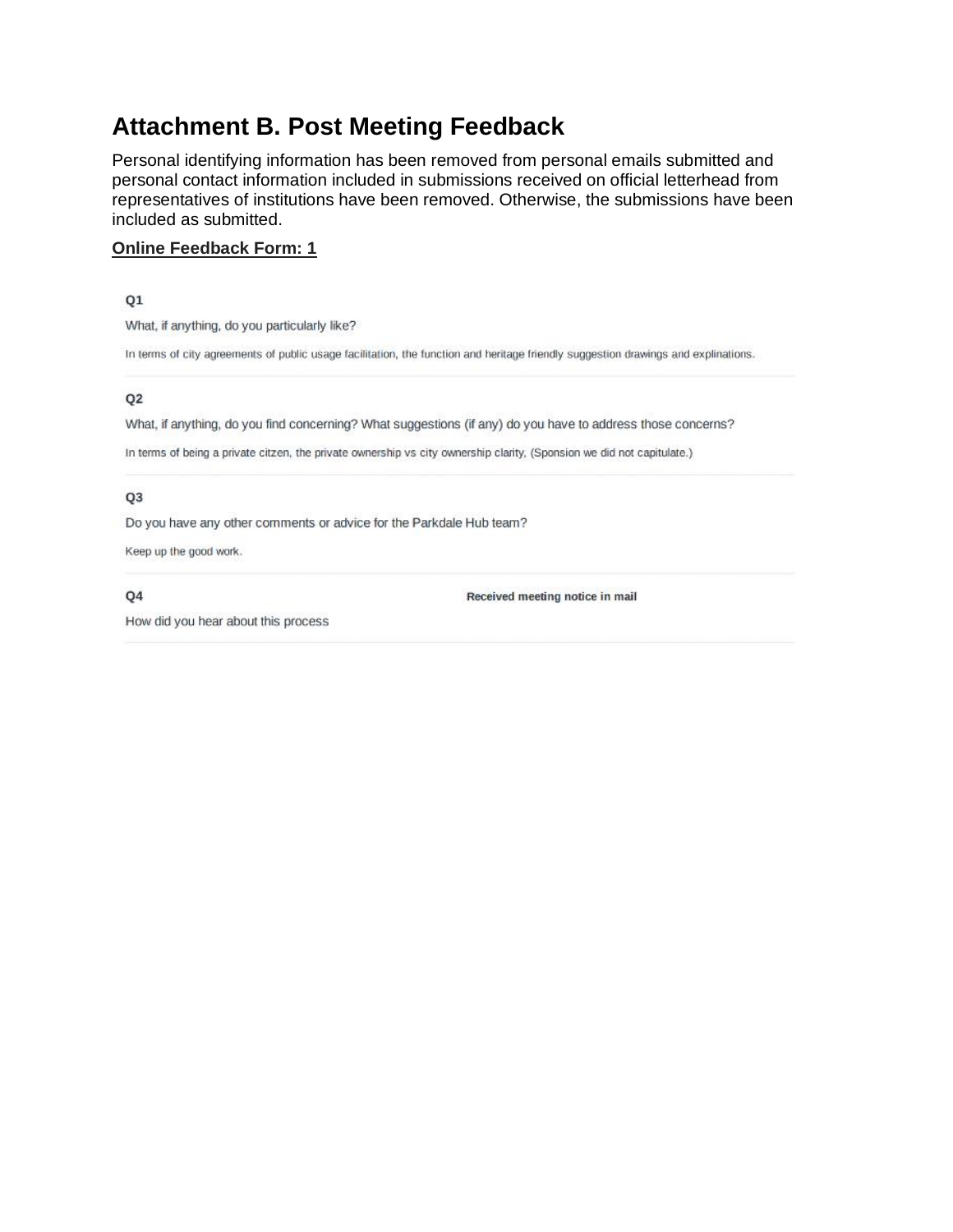### **Online Feedback Form: 2**

#### 01

What, if anything, do you particularly like?

The expansion and improvement of the library is great.

#### O<sub>2</sub>

What, if anything, do you find concerning? What suggestions (if any) do you have to address those concerns?

#### O<sub>3</sub>

Do you have any other comments or advice for the Parkdale Hub team?

One thing that I would really like to see is additional connectivity between blocks. The Milky Way is wonderful (although narrow for pedestrians & cars to coexist), but there are very few east-west connections between Queen and King. If the Hub could include a connection between Cowan and Dunn that would be a nice feature.

#### Q4

Poster in the community

Respondent skipped this question

How did you hear about this process

# **Online Feedback Form: 3**

#### Q1

What, if anything, do you particularly like?

I like the effort to create as much affordable housing as possible.

#### Q<sub>2</sub>

What, if anything, do you find concerning? What suggestions (if any) do you have to address those concerns?

There was almost no mention of Gallery 1313 during the meeting. It does not seem to be included in the current plans for 1313 Queen but it was not specifically mentioned at 1305 Queen. A typical retail space as proposed for the ground floor of 1305 would not be suitable for a gallery such as Gallery 1313. It requires a space that is at least as big as what it has now (1600 sq ft with 14 ft cellings) to accommodate the various needs of its communities. The design team should start to discuss the placement of the gallery within the redevelopment.

#### Q<sub>3</sub>

Do you have any other comments or advice for the Parkdale Hub team?

Overall it looks like an amazing project! Particularly if Gallery 1313 will have a new and enhanced exhibition space!

| Q4 |  |  |                                     |
|----|--|--|-------------------------------------|
|    |  |  | How did you hear about this process |

Other (please specify): Gallery 1313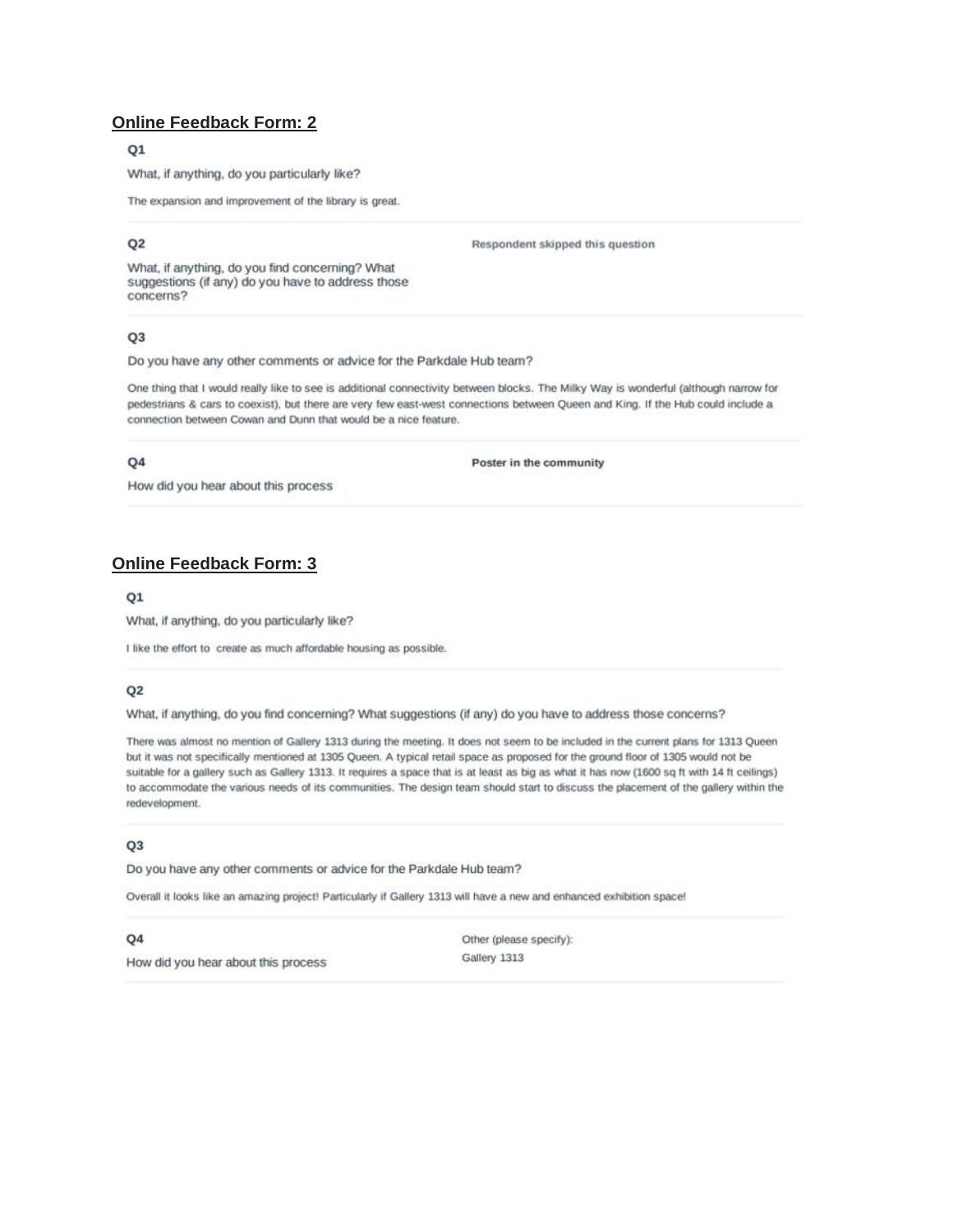Dear Councillor Perks,

I'm writing to express how important it is that Gallery 1313, Parkdale's oldest artist-run centre remains in its current location, 1313A Queen Street West. I understand that a meeting for this decision is taking place next week, but I thoroughly wanted to explain.

Gallery 1313 was started in 1994, as an artist collective built by passionate individuals that transformed the Parkdale community into the cultural hub it is known as today, recognized both within Toronto and beyond. Over the years, genrefication, a recession and pandemic have taken place that have torn the Parkdale arts community down.Gallery 1313 is the only original structure from that era that remains. Through it all, Gallery 1313 has hung on. Any change to its existing structure would be detrimental to its existence.

The Parkdale community does not want to lose another arts hub, or have it washed down to some remnants of what it had been before. Over the course of the last 25 years, even during the pandemic, Gallery 1313 has run programs, exhibitions, and mentorships for emerging artists, started new projects for the community and been on the news and front pages for its innovative ability. I can't say that the gallery would continue with this momentum if it were to be so interrupted by being moved, or even survive the change for that matter.

Gallery 1313 celebrates it's history, which very much includes celebrating the building itself. Consecutively, Gallery 1313 have run exhibitions dedicated to providing the public with history on how the gallery came to be, and the incredibly interesting past the building had before, such as being an old jail holding cell. Well, now this building has been an art gallery and arts centre for longer than it has been anything else- for that to change would be a real shame.

Gallery 1313 didn't just name the gallery after it's street location out of convenience, it did it because it recognizes and respects the importance of the building, as well as the sense of identity for the Parkdale community that being in that location holds.

With that being said, what WOULD we call the gallery after it's moved? It wouldn't be on 1313A Queen Street West anymore, without a recognizable identity it would be lost. Therefore, it wouldn't survive.

This decision is on you. Please consider keeping the gallery space where it is. If you are looking for an alternative plan to expand the Parkdale library, please get in touch and consider other options.

I have personally been impacted by Gallery 1313, as it has, and continues to really help my professional career, building opportunities for arts workers from all over Toronto. I just want to make sure Gallery 1313 continues to get the support it needs to survive.

Thank you for your time.

Sincerely, a concerned arts enthusiast and lover of Parkdale,

# **Email 2**

For the attention of Councillor Gord Perks, Ward 4-Parkdale- High Park

The intent of my message is to remind planners of the new community hub the importance that Gallery1313 has for the Toronto arts community, for artists like myself and for the Parkdale community .

I attended the Thursday May 27 meeting to be as informed on the progress being made in the Parkdale Community Hub project and in particular the future of Gallery1313.

I am of a fan of your advocacy and work in Parkdale – High Park.

Gallery1313 is one of an extremely limited number of gallery spaces in our city where individuals and groups may apply to have their work shown. It also supports a space for many art collectives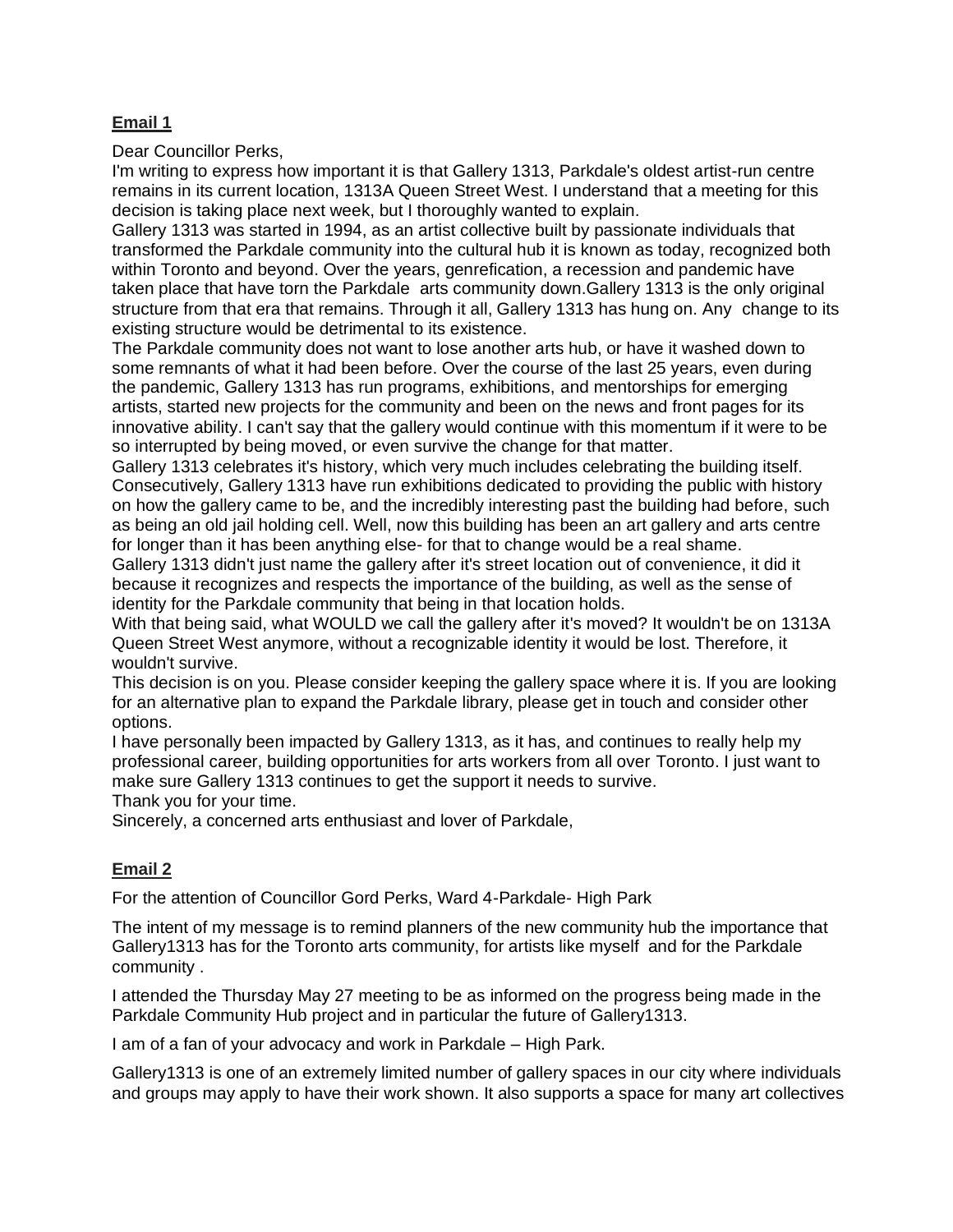who can present their work in an accessible and space and bring large numbers of the public to the space.

The gallery signed its lease in 1997 and in 2022 will achieve a twenty-five-year anniversary.

There have been seventy exhibits a year and over 1400 exhibits to date presenting work from over 6,000 artists with over 350,000 visitors. The space is not for -profit artist run centre .

The gallery operates with support from mixed and limited sources of revenue, including memberships, sponsors, donations, fundraising, and gallery rentals for exhibitions and events. I understand that it annually operates on a budget of less than \$80,000. The gallery rents its space to artists at special rates and to other exhibition clients as it does not receive operational funding. It has received project funding from TAC or OAC on occasion.

The gallery has four unique exhibition spaces, exhibitions and many cultural events each year. Gallery 1313 supports emerging artists with professional development and career building opportunities, offers members a welcoming space to connect with colleagues, develop their practice, and contribute to the operations of the gallery, and engages the public with contemporary art exhibitions and cultural events through community outreach.

I have been a member of the gallery and exhibited there many times. I just wanted the people who are planning this new community hub to realize its place in the community and how much it means to artists. Parkdale can be proud to have Gallery 1313 for future years to come.

# **Email 3**

I attended the meeting using an iPad and found that I was not able to access some of the options like leaving notes during the meeting. Sometimes it's quite important to leave notes. So I want to do that. I also want to comment on how polite everyone was and wish that I had fit into that culture better.

One concern about the library is that a lot of space is being used for large central stairway that appears to be three stories high and very very wide. I would recommend making an ordinary stairway leading up two floors and alternately using that space for Rows and rows of bookshelves and reading space. A good example is the library on Roncesvalles Avenue. A wealthy billionaire paid for libraries all over North America and as part of the process he worked out carefully what characteristics make a good library. The Roncesvalles library Design seems to be very functional. I recommend you have a look at it.

Another concern. I've never managed a library but usually there is one way to leave and you have to make sure you check out your books before you go. If you have many entrances and exits from the library how will that be managed?

The Hub will be a wonderful addition for Parkdale. I greatly appreciate the work that you've all done to put together this beautiful plan.

Thank you.  $\circledcirc$ 

# **Email 4**

Dear Gord, I am writing in response the the proposed changes to Gallery 1313. Here are my thoughts as a gallery member. "Given the sketch provided, making the gallery 'visible, appears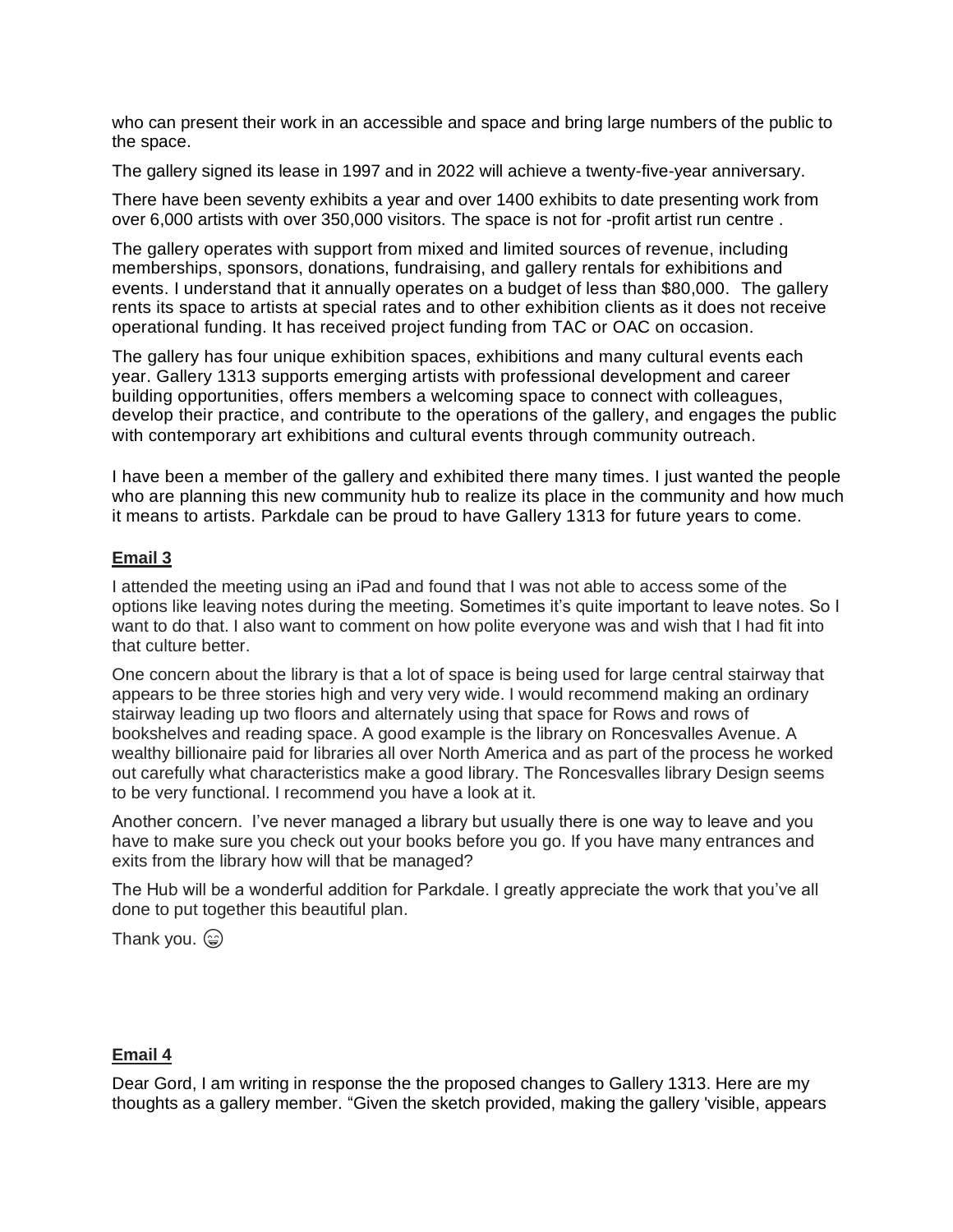limited to making sure it has a window facing outside, with no concept of making it a gathering place or a place one would choose to visit regularly as Parkdale residents do now."

This is not a commercial gallery but a social and cultural part of the community and Toronto's history. The heart is certainly its members but the link to the architectural space allows for the community to make a belonging and ownership of the space.

I love the courtyard as a meeting space, a breathing space in the middle of a city. Like a mini parkland .

I found this quote "

" A town is a tool. Towns no longer fulfil this function. They are ineffectual, they use up our bodies, they thwart our souls. The lack of order to be found everywhere in them offends us; their degradation wounds our self-esteem and humiliates our sense of dignity. They are no longer worthy of age. They are no longer worthy of us. (Corbusier 1929) '

A city! It is a grip of man upon nature. It is a human operation directed against nature, a human organism both for protection and work. It is a creation. Poetry also is a human act- the harmonious relationships between perceived images. AIl the poetry we find in nature is but the creating of Our own spirit. A town is a mighty image, which stirs our minds. Why should not the town be even today a source of poetry?

#### **Email 5**

Dear Councillor Perks, Ms. Corey, and Mr. Miller,

 I was not able to attend the above meeting but watched the recorded version and am writing to express my concern about the interpretation given to Gallery 1313 in the CreateTO plans.

 Gallery 1313 has not been 'hidden' as you suggest in its current location but enhanced by it. The courtyard entry serves as a welcome pause from street commerce and bustle, leaving room for the transition to appreciation of the art and the lives of the artists who populate it through membership fees, hanging fees and calls for submissions and the many artists from across the city and world who exhibit there on a rental basis every two weeks.

 As a member of Gallery 1313 for many years who has hosted several solo shows there and presided over the gallery during them, I can attest to the effect having that entry space and physical remove has on visitors when combined with the character of the three gallery spaces inside. As a member-run venue, there are no sales staff lurking, judging or pressuring visitors, only artists happy to sit quietly after welcoming them or to engage in discussions initiated by them about art, whether they be artists, art buffs, residents just out for a walk, or visitors who are in Parkdale for the afternoon and liked what they saw on exhibit notices at the gate. With new work every two weeks, visitors know they can return and see something new on the walls, floors or screens.

 Gallery 1313 does not need a window in a box retail space to make it 'visible'. Its value and visibility comes from being something outside such boxes. Its mission over almost 25 years of making art not a commodity but part of a life in the city has blended well with the character and history of the 1313 building, with its high-ceiling rustic space for art openings, events and gatherings and the ability to enjoy nature in the courtyard during them.

 The housing building with its first floor retail/office/drop-in space equivalents might well serve the other community aspects of PAAC but not Gallery 1313. I realize that the plans presented and discussed at the meeting are largely aspirational and subject to many future influences but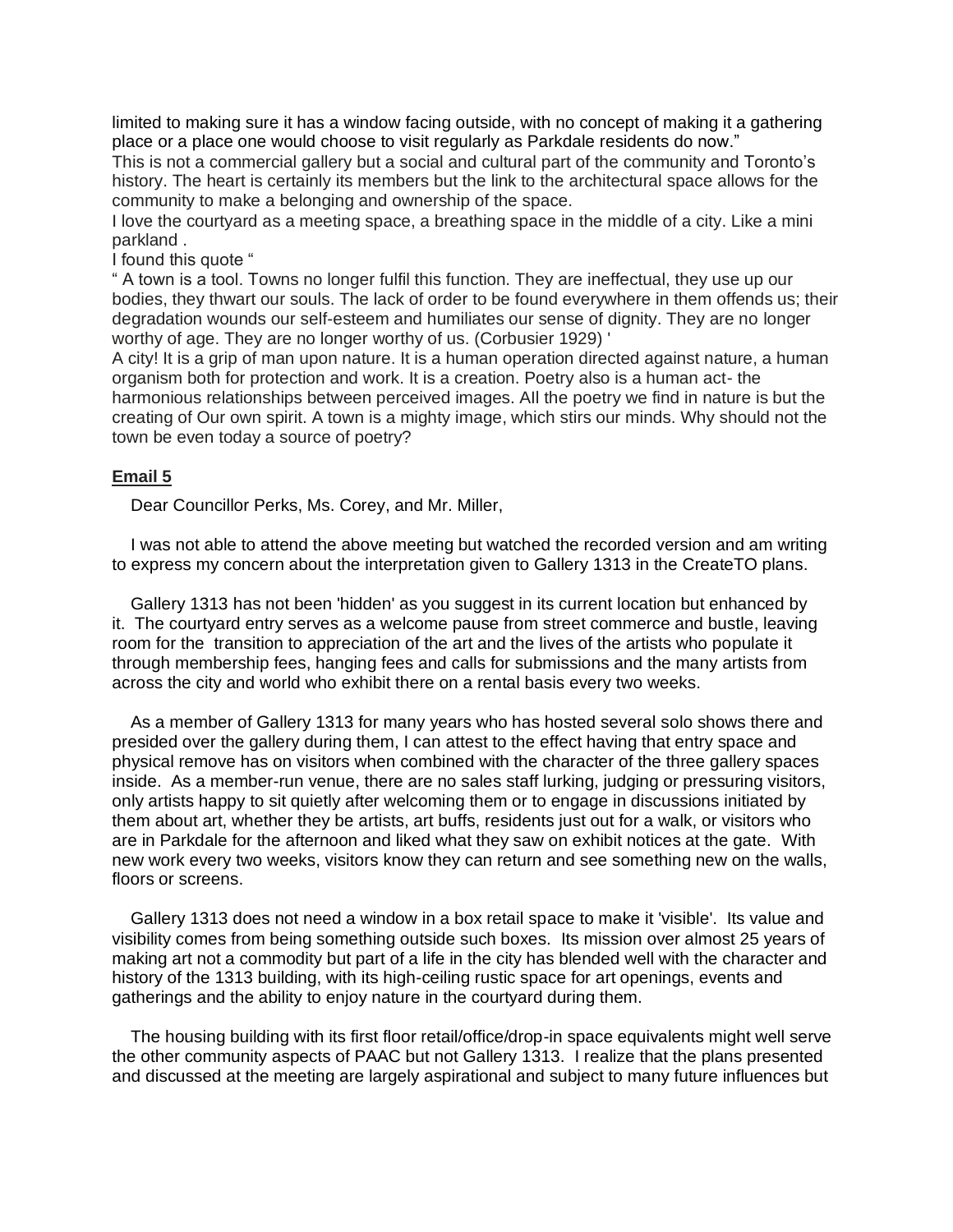if the words Parkdale Hub and CreateTO are to have meaning going forward, the Gallery 1313 portion of PAAC has to be considered separately.

 Retaining and incorporating some of 1313's current architecture with sightlines to it in similar fashion to that between library and rec building would provide a separate and dedicated space for the gallery and complement the broader purposes of the community/library/rec building surrounding it. Preserving some of the actual 1313 building as an interior with art as its sole focus would keep the building's history alive and again make Gallery 1313 a community destination, an oasis, not an add-on afterthought.

 Architecture for housing has its own demands and these were addressed at length in the meeting, as were the architectural, environmental and community aspects of the library/rec hub. These are all very important but it must be recognized that art has its own distinct and separate contributory role in making cities and communities work and their residents thrive. This seems to have been lost in the discussions at the meeting and planning to date.

 In summary, architecture in a city for creatives and appreciation of the role art and artists play and have played at the intersection of Queen and Cowan must be a vital part of the project planning. It is best addressed by not reducing the 1313 building to a facade but incorporating it into the library/rec building and making it the new home for Gallery 1313.

Thank you.

### **Email 6**

To Fellow Stakeholders:

Thank you for the opportunity to respond to the presentation of May 29, 2021, regarding progress toward the redevelopment of the Parkdale Community Hub. Please accept this letter on behalf the Board of Directors of Gallery1313, in which we've tried to summarize the perspective of our Membership in relation to the evolving plan and the Gallery's role within it.

"Gallery1313" is the Trade name of the "Parkdale Village Arts Collective," a registered Canadian charity which, in 2022, will celebrate its 25th anniversary. Our home for the past two decades has been the historic jailhouse of the former police station at the corner of Queen St. West and Cowan Ave. To reach the Gallery, one must leave the busy sidewalk by passing through a large, decorative metal gate. Beyond a small garden is an unassuming entranceway, which opens into the cavernous exhibition space. The nestled entry and its surprising, unadorned interior is a big part of what has made the G1313 experience memorable for the thousands of visitors who have come to appreciate the ever-churning rotation of work upon our walls.

Here's what makes Gallery1313 special, and why our model works: Our Executive Director, Phil Anderson, has built G1313's programming around its mission - to promote creativity, learning and growth in the careers of artists, and to inspire passion and appreciation for arts and culture in the public. We have four separate exhibition areas — one Mainspace, two smaller rooms, and an outward-facing Windowbox. The trio of indoor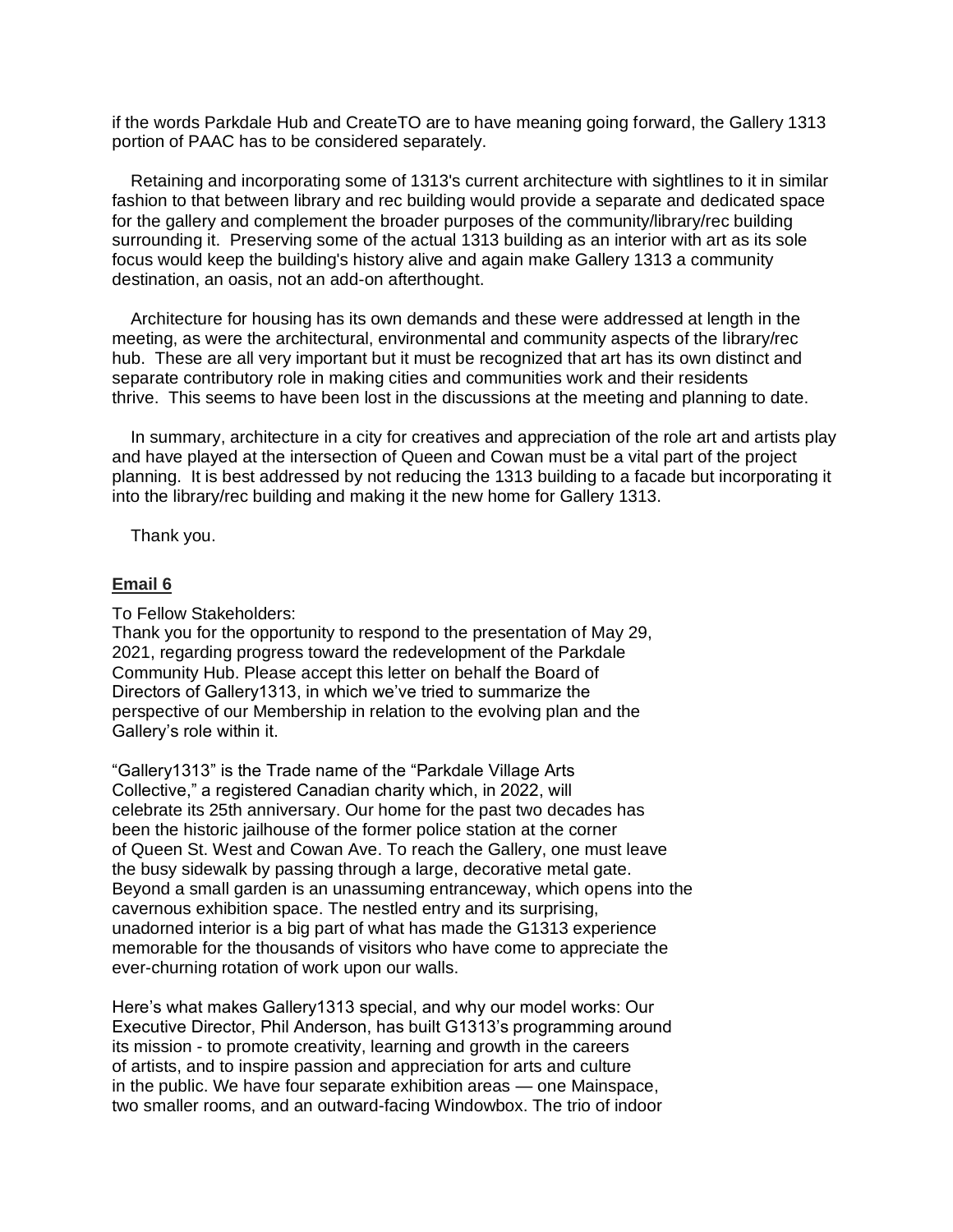spaces lets us program three new shows for every 2-week exhibition cycle. That works out to a blistering 75 exhibitions per year — all free to the Public. Much of our operating revenue comes from our ability to rent one or more of these spaces to a wide range of exhibitors with a broad diversity of needs. Phil makes sure they're happy: several Toronto art schools use our walls for annual graduate thesis shows; international artists book our galleries with help from their consulates; our Members receive regular spotlights; and independent collectives will reserve up to 18 months in advance to ensure their preferred dates are locked in. This year-round, multi-exhibition calendar keeps our traffic flowing and our lights on. Our rental rates are geared to Parkdale — we work hard to keep our prices affordable so that our exhibition space is accessible to the artists in our community. The locals know where to find us, and they keep coming back. Phil welcomes an annual crop of home-grown and international student interns to learn the ropes of gallery life, and he is constantly pinging the press to tell them about relevant and timely shows. Our Membership is made up of youthful newbies and seasoned masters alike. Our alumni are all over the world.

As we assess the most recent sketches that have emerged from the preferred massing option, what most stands out to us is the absence of 1) our ceremonial entrance, and 2) our rugged, cavernous space — the two features that have made G1313 one of Toronto's most desirable venues at which to exhibit. We are saddened by the suggested removal of the historic jailhouse, a space that we've worked hard to renovate, maintain, and improve over the past 20 years. Despite this, we remain optimistic that good things lie ahead, and we trust that the development team is cognizant of how a dedicated fine-art exhibition space can enhance the functional and thematic roles of both a library and a recreation centre. As a result, we welcome this opportunity to present some ideas regarding how G1313 might one day reconstitute itself in the new configuration. We hope the emerging plans will accommodate many of the beloved features of our existing gallery, while also incorporating some aspirational improvements that promise to enhance our future success. These ideas are summarized below:

### 1) A BOLD AND CEREMONIAL ENTRANCE

Interesting spaces announce themselves with the promise to transition visitors across a threshold and into a sanctum. This requires more than a simple front door. Instead, we imagine a liminal space; a passage into our gallery. We hope for an entryway that allows our guests to acclimatize — mentally and spiritually — from the bustling street into the space that will transport them even further elsewhere by the art itself.

Ideally, our new entryway will be double-wide, beautiful to behold, and thoughtfully tailored to the surrounding exterior. Somewhere nearby and relevant, we envision some high-quality branded signage that lets people know how to find us. This wayfinding signage would also allow us to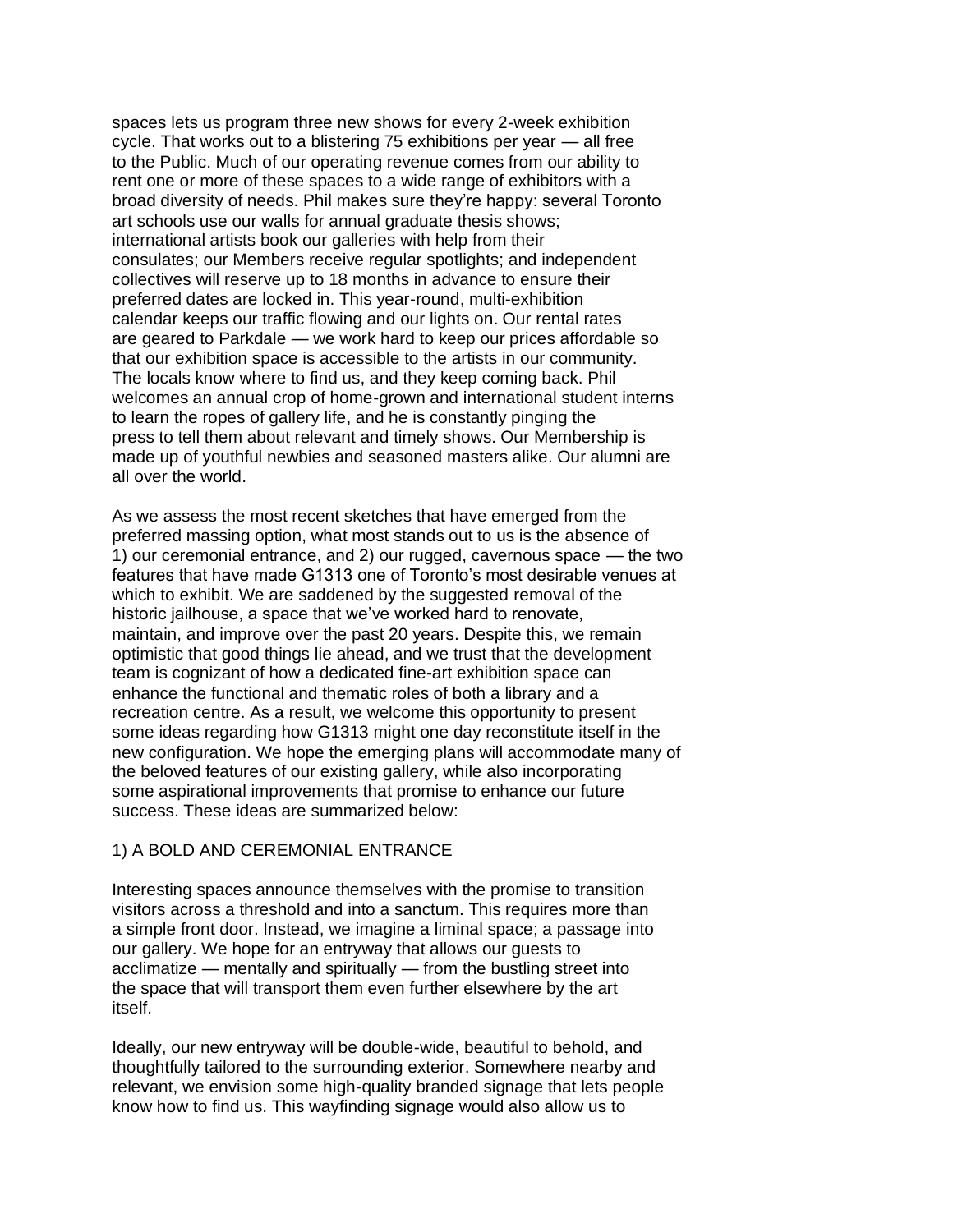easily change our programming information as often as required.

2) A GENEROUS AND CAVERNOUS EXHIBITION SPACE

Once arrived, we hope our visitors will be enchanted and embraced by an attractive interior that's purpose-built to show off brilliant, provocative, and disruptive art. Specifically, this includes:

- A large Mainspace Gallery with ample horizontal and vertical linear feet of wall space. Our current Mainspace boasts soaring high walls which are perfect for epic canvasses. In our new space, we hope to continue to present such oversized work.

- A medium-sized Process Gallery and a more intimate Cell Gallery. It would be ideal if these two smaller spaces could be optionally opened to or cordoned from the Mainspace, such that they become darkable for mixed-media and sound isolations.

- We ask for plywood-backed walls throughout. Nails and screws and hanging brackets take a heavy toll on drywall. As is standard in many other galleries, we hope our walls will be backed by a more substantial layer of plywood, making it much more durable, and much easier to quickly reset for the next exhibition.

- We imagine a lighting apparatus that is energy efficient, safely adiustable, and dimmable.

- Our existing concrete floors have been called the ideal foundation upon which to showcase sculpture. We'd love to offer similar floors throughout the new space as well.

- If windows are anywhere to be part of the plan, we'd be grateful if they can be darkable and UV treated.

# 3) A PRODUCTIVE BACK-SPACE

Successful galleries benefit from additional, behind-the-curtain support areas that help run the show. We've often wished for all kinds of useful upgrades to our existing space:

- An administrative office for operations and archiving functions.

- A dedicated workshop for art handling, with ample shelving for storage of tools, shipping materials, presentation and display equipment. - A small kitchenette with light food-handling amenities including faucet & sink, cupboards, and a recess for a refrigerator. G1313 hosts about 25 food-and-drink receptions per year, and they're an integral part of our community-building mission.

- Two fully-accessible washrooms.

- A modern HVAC system to keep air moving and temperatures regulated.

# 4) A SMOOTH AND RESPECTFUL TRANSITION

As the process rumbles forward, we're asking for regular consultations regarding emerging plans for the gallery, and ample opportunities to offer constructive feedback and response.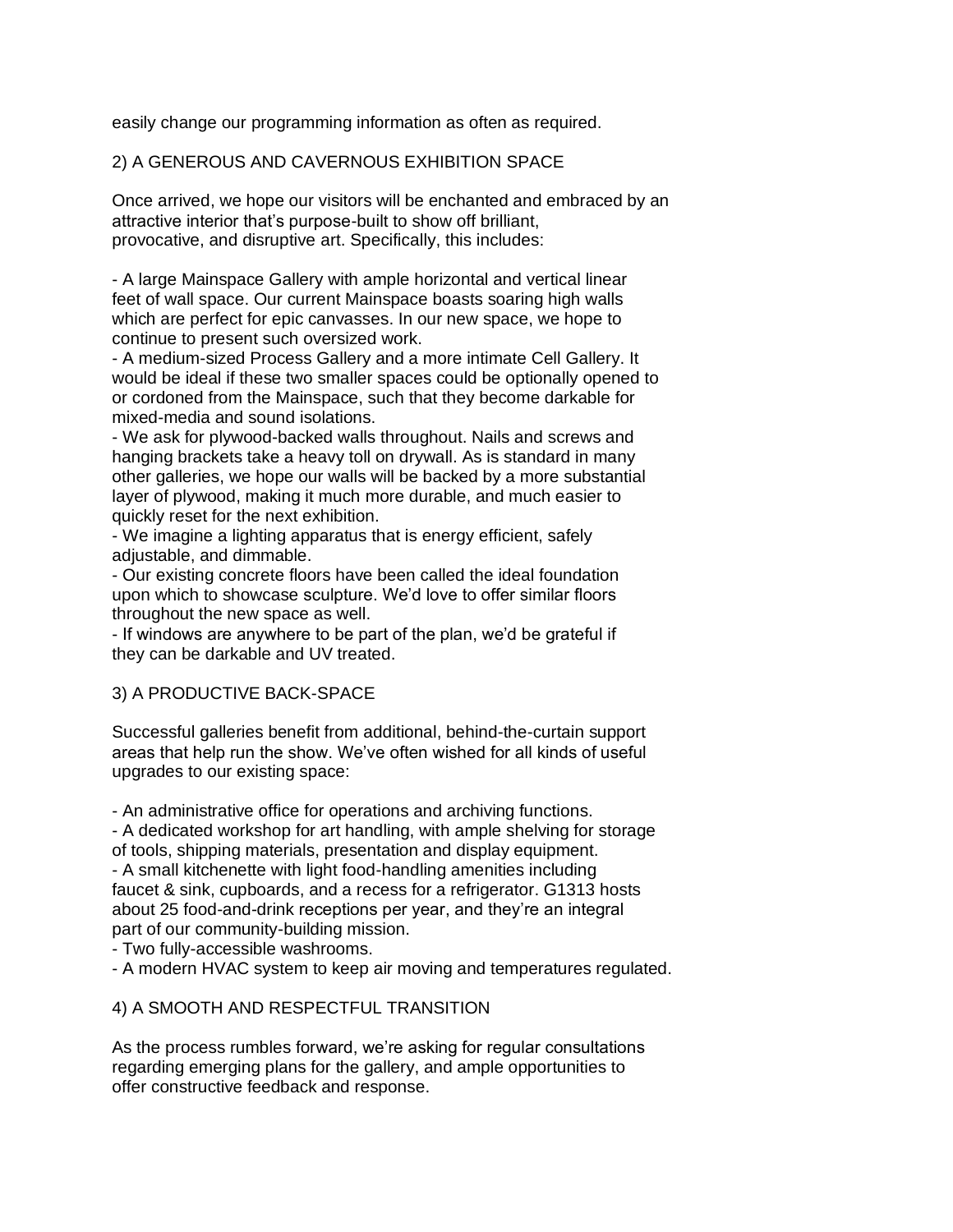When the time comes, it's vital that we experience a smooth transition into our new space. As sub-leasing accounts for a substantial part of our operating revenue, any interruption in programming would be catastrophic to our mission. We hope for a phased construction plan that will ensure our lights stay on without disruption.

Once the dust settles, we request a stable and affordable lease that allows us to build reliable budgets, and continue to offer accessible gallery sub-leases to the community.

In general, we enthusiastically support architect Joe Lobko's proposal to make the new building at 1303 Queen West entirely car-free. We very much like the idea of allocating the basement spaces to community-use programming, rather than parking. Additionally, we're very supportive of the architect's thoughtful treatment of the corner at Queen West and Cowan, which opens sight-lines southward to reveal the historic fire-hall.

Thanks again for the opportunity to respond to the emerging plans, and congratulations on the progress achieved to date. We look forward to working with you in the months ahead to ensure the success of this ambitious project.

### **Email 7**

I just wanted to follow up on your Zoom presentation of May 27 on your plans for the Parkdale Community Hub.

First of all, it's very exciting that you are involved in the project, I'm a fan and frequent user of some of your other projects, the Brickworks and Wychwood Barns, so I'm very happy that you will also be bringing your vision to Parkdale. The plans you showed on the 27th looked great, and I was very happy to hear that natural light will be a big focus, not to mention affordable housing.

You may recall, at the meeting I raised the point about the current chimney swift population that makes use of the chimneys in the existing buildings at 1313 Queen St. West and at the community centre at 220 Cowan Avenue. As a volunteer for Birds Canada I have been monitoring these particular chimneys for several years and I can verify that during that time they have been consistently occupied by swifts.

I've attached a few links that outline some of the legal obligations around altering chimney swift habitat. I've also attached a link to an article about a Kohn/Shnier project that was interrupted by chimney swifts a couple of years ago in the Christie Pits area of Toronto.

I'm c.c.ing Megan Hiebert at Birds Canada. She is the co-ordinator of the Ontario Swiftwatch program. If you have any questions about swifts I'm sure Megan will be able to answer them.

I hope you find this information helpful.

# **Email 8**

About the importance of Gallery 1313, Toronto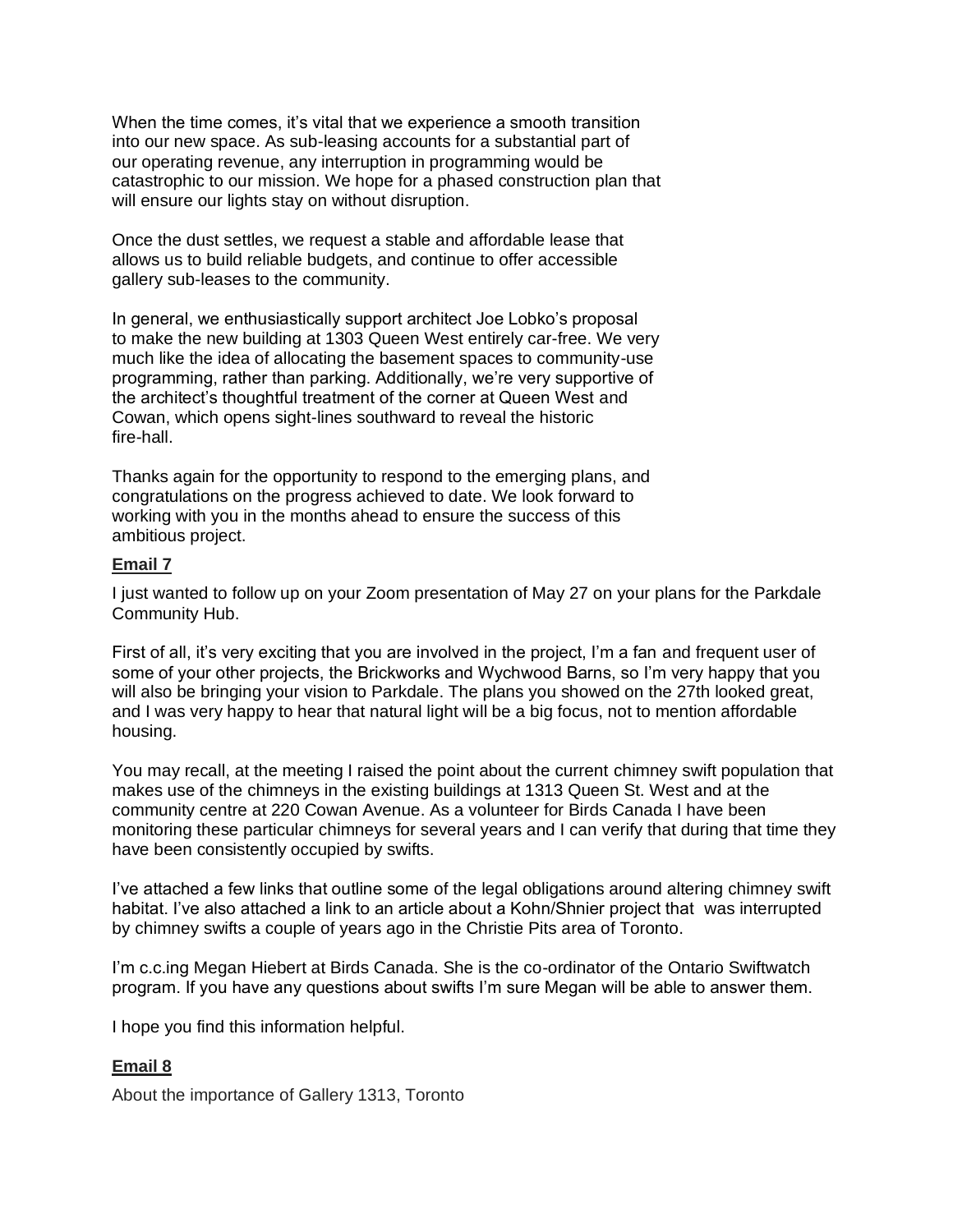Hello. My name is ---, and I am a visual artist from Iceland. In October 2021 I will be opening my first big exhibition away from Iceland, in Gallery 1313. I know there are some changes being planned to the area around the gallery and I wanted to write to you about Gallery 1313's significance to me, as an artist from abroad.

I got a Fine Arts Degree from the Akureyri School of Visual Arts in the North of Iceland in 2015 and have been working on my art ever since, with six solo shows in Iceland. I have participated in group exhibitions in Paris, Denmark and other places abroad but this exhibition in Gallery 1313 will be a significant point in my career as I will get to show a whole collection of work in this wonderful large gallery. A few other artists will exhibit with me and I am especially happy with how Gallery 1313 has three distinct rooms within the gallery, where different shows open on the same day. This means that there will be a great mix of people on opening day, allowing myself and the other exhibiting artists to create bonds with whole groups of new, like-minded people and get a large audience as well. It also gives viewers a good and comprehensive look at the point of view of three different artists. This is a great platform for an artist like me to have as my first big exhibition abroad. I believe it will link me very well into the Toronto art scene and create new opportunities for me to exhibit in other places, work with some interesting new people and reach a new audience. For the artists that I meet, it might bring some new opportunities as well as I am also a project manager of art projects in Iceland.

For me, Gallery 1313 will be the perfect place to take this next step in my career. I'm sure you know of it's importance; I just wanted you to know it's importance to an outside artist like me.

Kind regards

# **Email 9**

Dear Councillor Perks, Ms. Corey and Mr. Miller,

I listened to the May 27 meeting concerning the Parkdale Hub. As a member of Gallery 1313 I would like to express my support for the importance of Gallery 1313 in the community and within the redevelopment plans.

I was disappointed that there was so little attention given to Gallery 1313 during the meeting and no acknowledgement of its 25 year history within the Parkdale community and the Toronto arts community. It is a unique and accessible space accommodating large exhibits in its main exhibition hall and smaller more intimate exhibits in 2 smaller gallery spaces. Every 2 weeks there are at least 3 new exhibits, ensuring exhibition possibilities for diverse communities. It is not "hidden" as was suggested in the meeting, but is a well known destination with a welcoming green space at its entrance, a respite from the hectic life on Queen Street West. Gallery 1313 is a community hub already and should be maintained as such!

This is a letter of support for a new and enhanced Gallery 1313 to be an essential part of the new Parkdale Community Hub.

**Regards** 

# **Email 10**

Good day Sarah and Patrick,

I participated in your recent presentations regarding your redevelopment visions for the cityowned properties of which Gallery 1313 is part. I asked a question about how the designs would incorporate the gallery, as the presentations made reference to "community spaces". They never mentioned the gallery by name. I encourage you to work closely with the director and membership of Gallery 1313 to develop an in-depth understanding of the gallery's contributions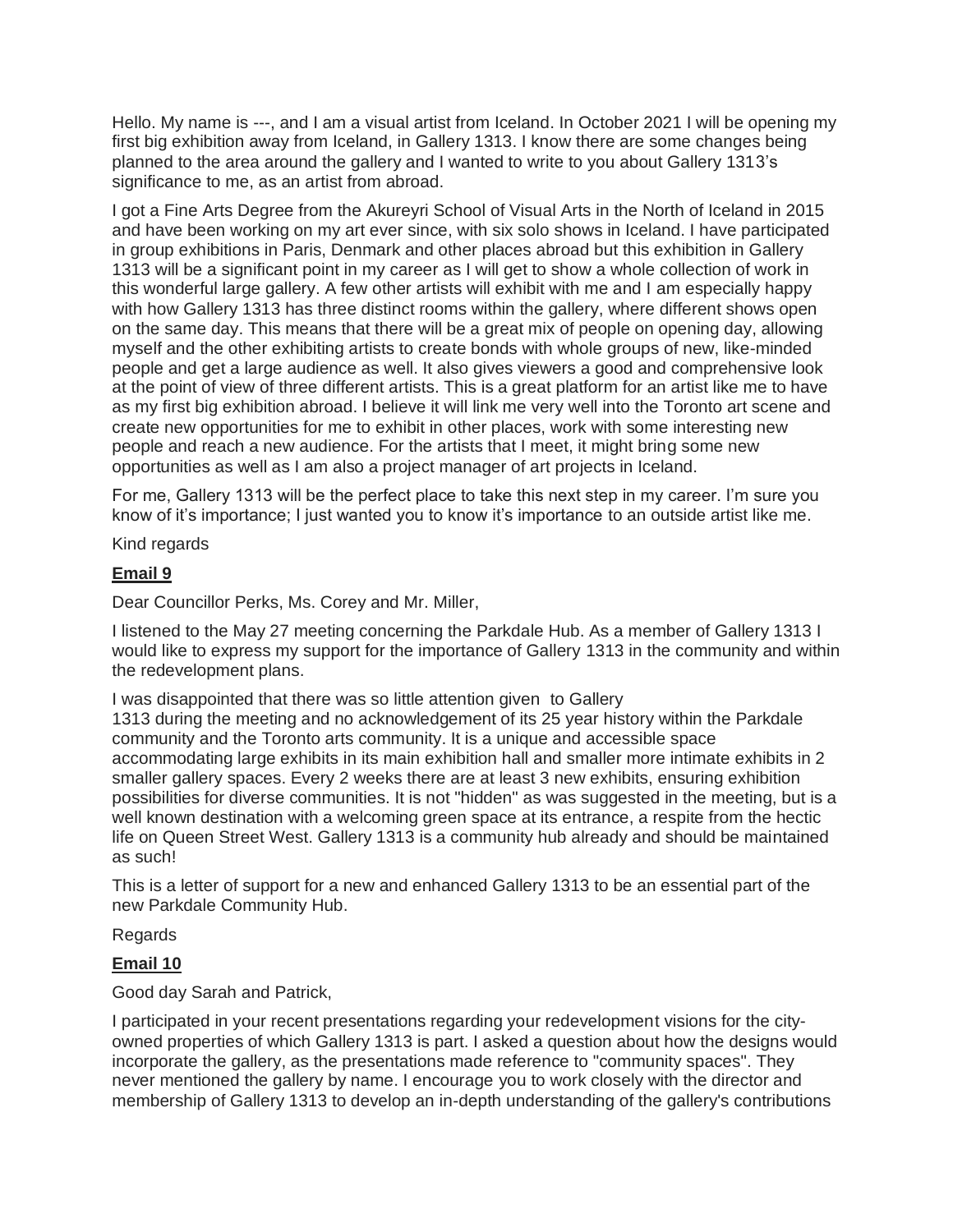to the city's cultural environment, to Parkdale, to the various artistic communities, including emerging artists, non-profit arts organizations, and art educational institutions. Its impact is widespread within Toronto and beyond and it has visions for the future. Given the specific design requirements for gallery and arts spaces, I urge you to establish or work closely with a sub-committee tasked with developing a programme for the construction of a new gallery space.

# **Email 11**

# Hello Sarah ,

I think last nights meeting was very good. I had a few computer problems but finally got things sorted . Good to hear Gallery 1313 will have a good place in the new development . I was hoping for more live work studios but in light of the concern abut the number of affordable units especially at the 40 per cent level of rent perhaps some work studios in the basement of 1303 . I was going to inquire about the parcel of land on 11 Brock St. that was acquired by the city from the province and I believe Gord was going to have a meeting this Spring to talk about the social housing from the city that would go on hat site .. it is off Queen St. W . and could be 6-7 stories with many units ... this would take some pressure off 1303 . The land is about 11,000 sq ft. at the old LCBO site on Brock .

I also wondered about the clock at 1313 above the door .. don't think I saw it in the mock up . I cant count the times people have asked me when it will be fixed .

Years ago I tried to ask the Community Board to fix it . Finally I called the Fixer in the Toronto Star .They ran a piece and called Artscape. I was on the Artscape Board and got myself in a little trouble but the Parkdale Arts and Culture Centre Community Board changed their tune and \$17,000 later the clock was fixed . Dont now if there is a warranty on that work .

Also wondering about the Gates at Gallery 1313 .. wondering if there is a possibility to take them to our new site if they have use .. Have to talk to my Board and not sure how they would be used in a new design if at all.

Curious about the safe in the basement of 1313 .. perhaps there could be grand re opening of it .. nobody knows what could be in there .

Might be nice if there were some pics or history of the old police station in the new library site . cheers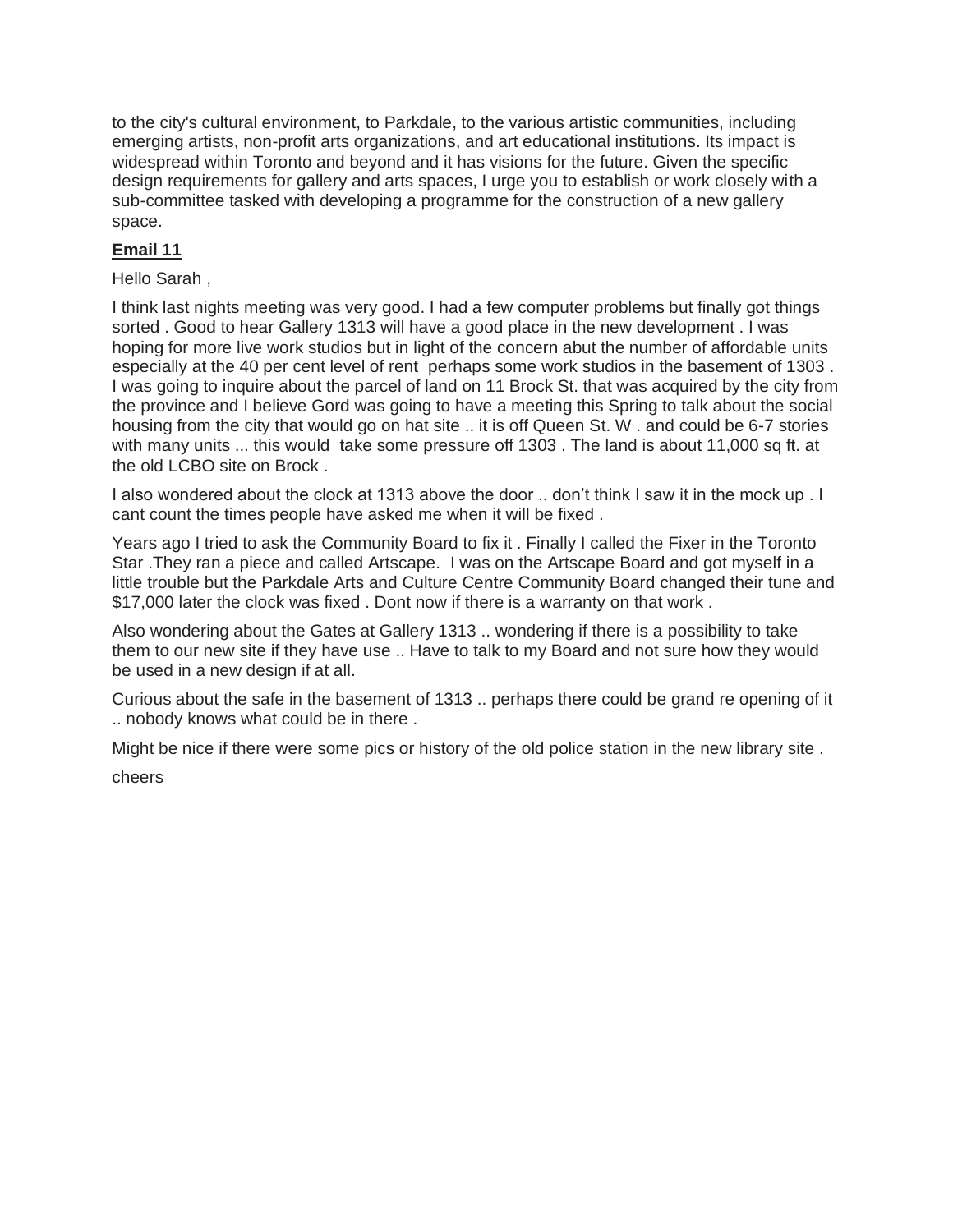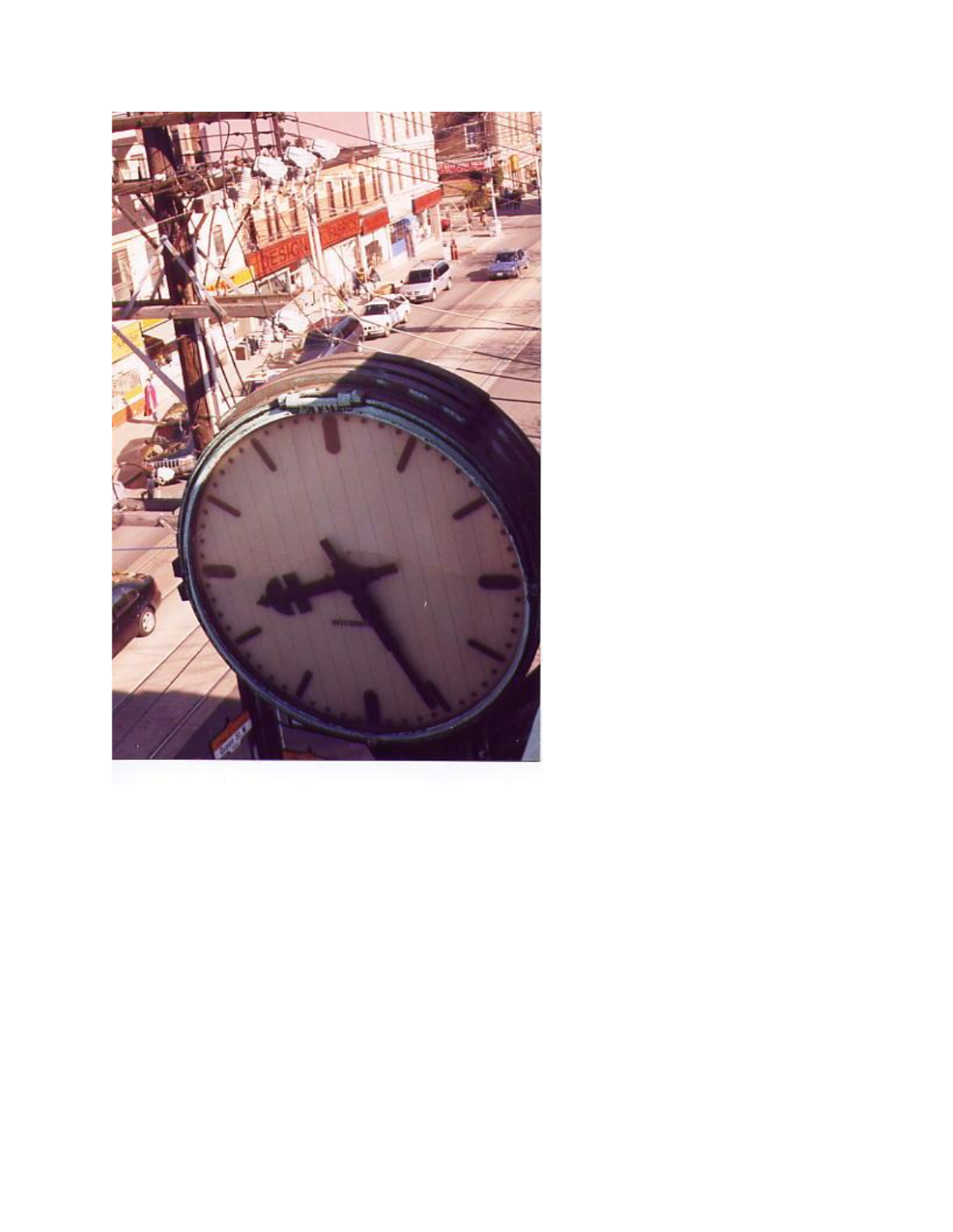

**School of Image Arts** Faculty of Communication & Design

June 10, 2021

To: Whom it may Concern

Re: Attestation for Gallery 1313, Parkdale Hub

Dear Mr. Patrick Miller,

I am writing on behalf of Gallery 1313, which has been a steady partner of the School of Image arts at Ryerson University, especially as regards the Master's of Fine Arts Documentary Media program. Mr. Anderson and Gallery 1313 have provided our graduate student community and the larger Toronto Community, as safe space for the exchange of ideas and the telling of important stories often obscured in the larger media landscape. Most importantly, for emerging artists, Gallery 1313's contributions have been priceless: emerging artists need access to spaces that are accessible and affordable, while still offering professional standards. Gallery 1313 is such a place. We treasure this gallery in our communities and hope, and even insist, that it be given its rightful place in our city.

Sincerely,

 $X + LLL$ 

Katy McCormick Associate Professor / Co-director DMRC School of Image Arts **Ryerson University**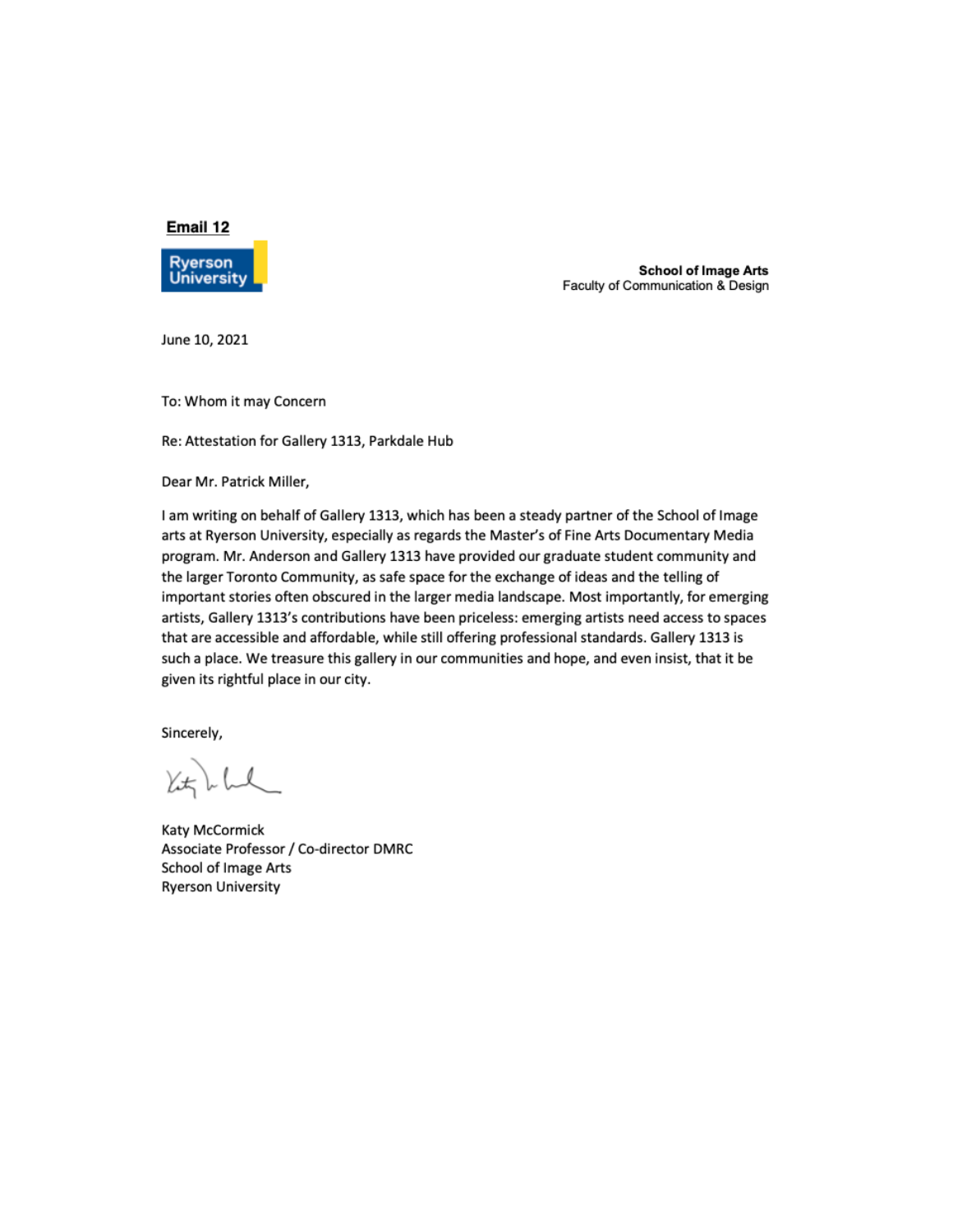

**OCAD UNIVERSITY** 100 McCAUL STREET TORONTO, ONTARIO MST IW1

June 15, 2021

T. 416 977 6000 F. 416 977 6006

Attn: Sarah Corey, Councillor Perks, Patrick Miller

#### RE: GALLERY 1313 REPLANNING

I am writing this letter to you as you begin replanning of the Queen Street West and Cowan corner in Toronto, which includes the current site of the Gallery 1313.

As you begin these plans, we hope that you will take into consideration the significant and long-standing role the gallery has played both for the Parkdale community and the broader arts community.

I have been a member of the Sculpture/ Installation faculty at OCAD University for the past ten years. During that time (and for many years prior) Gallery 1313 has played a critical role in our program as both a showcase and launchpad for our graduating students. (A role they provide for many arts education programs in the city). Each year, Gallery 1313 hosts a number of our graduating exhibitions, offering students what is often the first public exhibition of their work. The gallery director, Phil Anderson, helps to guide them through the process of mounting an exhibition in a public gallery with all of its logistical and social considerations . This experience is not only a crucial part of their education at OCAD U but, key to their successful transition into professional practice. Gallery 1313 provides them with a professional, public exhibition space, installation support, and a public opening event where they meet and begin relationships with other artists, curators, and the community. Our students richly benefit from the gallery's deep investment in the arts and commitment to community engagement, as well as their mentorship of new artistic voices.

For over two decades Gallery 1313 has been an active and critical part of the academic, arts, and local community. We trust that you will honour their significant contributions within your new plans to enable the continuation of their vital cultural work going forward.

Sincerely,

N wal

Nina Leo Associate Professor,<br>Faculty of Art, Sculpture/ Installation Graduate Studies Faculty

**OCAD University** 100 McCaul Street, Toronto ON M5T 1W1

www.ocadu.ca

WWW.OCADU.CA